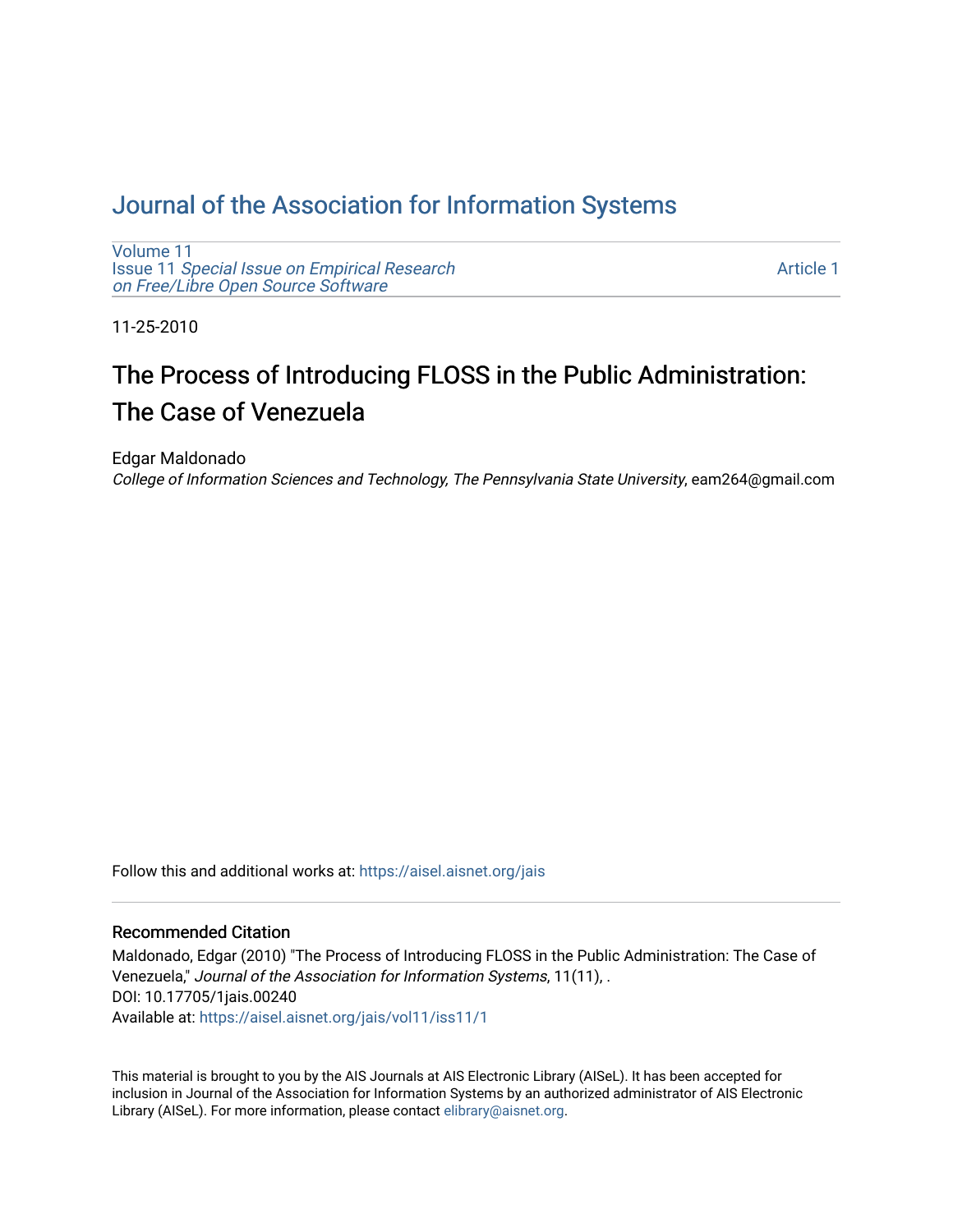# Journal of the Association<br>for Information Systems

**Special Issue**

# **The Process of Introducing FLOSS in the Public Administration: The Case of Venezuela**

#### **Edgar Maldonado**

College of Information Sciences and Technology The Pennsylvania State University eam264@gmail.com

#### **Abstract**

*This study analyzes the mandatory FLOSS policies of the Bolivarian Republic of Venezuela and the initiatives*  associated with the adoption process. An expanded version of Gallivan's (2001) framework of contingent *authority innovation describes the way new policies extended through the public structure of the country. Findings indicate that Venezuela's FLOSS migration process fuses the agendas of social inclusion, sovereignty, and freedom that the government is pursuing with the availability of a "Free Libre" technology. The present project specifically contributes to the literature that examines information and communication technology*  policies and their impact on developing countries. In addition, the theoretical expansion of Gallivan's framework can apply to other governmental technological adoptions where ideology and politics play critical *roles.*

*Keywords: Free Libre Open Source Software, Policy introduction, Mandatory adoption, Innovation, Public Administration*

\* Michael Wade and Kevin Crowston were the accepting senior editors. This article was submitted on October 15, 2009 and went through two revisions.

Volume 11, Special Issue, pp. 756-783, *November* 2010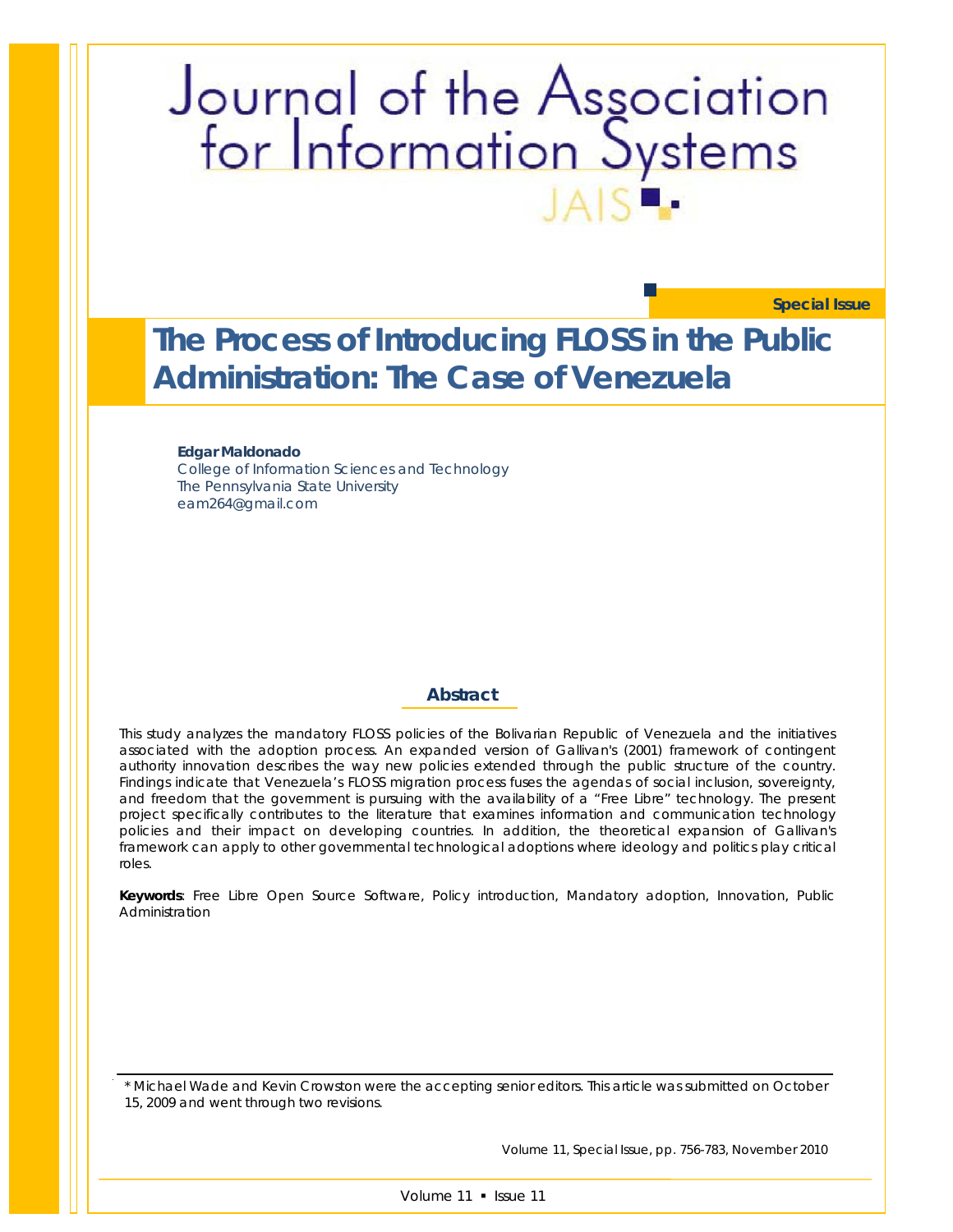# **The Process of Introducing FLOSS in the Public Administration: The Case of Venezuela**

# **1. Introduction**

During the last fifteen years, the world has seen the increasing and rapid evolution of information and communication technologies (ICT). ICT extends to most human activities, including education, health, and all forms of tangible or intangible goods production. Countries' governments have discovered the need to invest in ICT due to the potential economic returns and the importance of these technologies for other human endeavors. The initial discussion has moved from the debate about the benefits for a country's socio-economic wealth to the reason not all government investments in ICT have successful outcomes (Walsham and Sahay, 2006).

The expansion of ICT also brought a new philosophy for the sharing of knowledge. Software developers began sharing their codes, seeking to improve them and earn a reputation as coders. New licensing forms made it possible to keep these codes open, and a whole culture of openness emerged. The Free Libre Open Source Software (FLOSS) movement has been able to create products that compete with, and in some cases transcend, those of corporations (Watson, 2009). Governments are aware of the success of FLOSS; consequently the idea of using this type of software in government settings has been advancing.

The Government of the Bolivarian Republic of Venezuela enacted legislation in 2004 making the use of FLOSS mandatory in all offices of the national Public Administration. This kind of policy is usually considered purely technological in orientation, and even a continuation of a technologically deterministic approach. Even though Venezuelan FLOSS policies use a discourse that includes elements beyond the economic perspective, the country adopted a more social approach to development. The government of Venezuela employs a discourse related to social and technological gaps, sovereignty, and independence.

The overall research question in this study is: *How have Venezuela's FLOSS policies been implemented?* This research seeks to identify the nature of Venezuela's FLOSS policies by providing an analysis of the critical elements that shape their adoption. The evaluative aspect of this work is less extensive than the strategic analysis part. In addition, the contribution of this research is the description of how the employment of a mandatory policy permeates government bureaucracies and complex organizations.

Venezuela's migration to FLOSS is a unique case in which the introduction of new technology shares an associated philosophy with the dominant political ideology of the country. In addition, Venezuela has an important source of income due to the oil sector, a heavily bureaucratic Public Administration, and a politically polarized population. Under these circumstances the current research presents an objective analysis of the methods for applying Venezuelan FLOSS policies and their contribution to the generation of new ideas for ICT policy makers worldwide.

# **2. Literature review**

Governments are aware of the importance of technology for achieving superior degrees of development, but good practices for the adoption of technological innovations at the national level are still debatable. This is especially true in the case of technological innovations targeting Public Administration settings. The numerous roles and sizes of public offices make it difficult to establish a set of policies that can be implemented consistently.

The subject matter of this study is the adoption of FLOSS by the Venezuelan public infrastructure. This case of technological adoption in public settings has additional complexities. First, the policies behind this action are new and have a legal character, so analysis must include ongoing implementation. Second, the policies do not follow a simple technology transfer model (Onken et al., 2005) since the government is taking advantage of a form of technology that does not have links to specific economic interests. Third, this migration cannot be considered a single and isolated national project, of the type that has been evaluated in the literature (Heeks, 2002). The adoption of FLOSS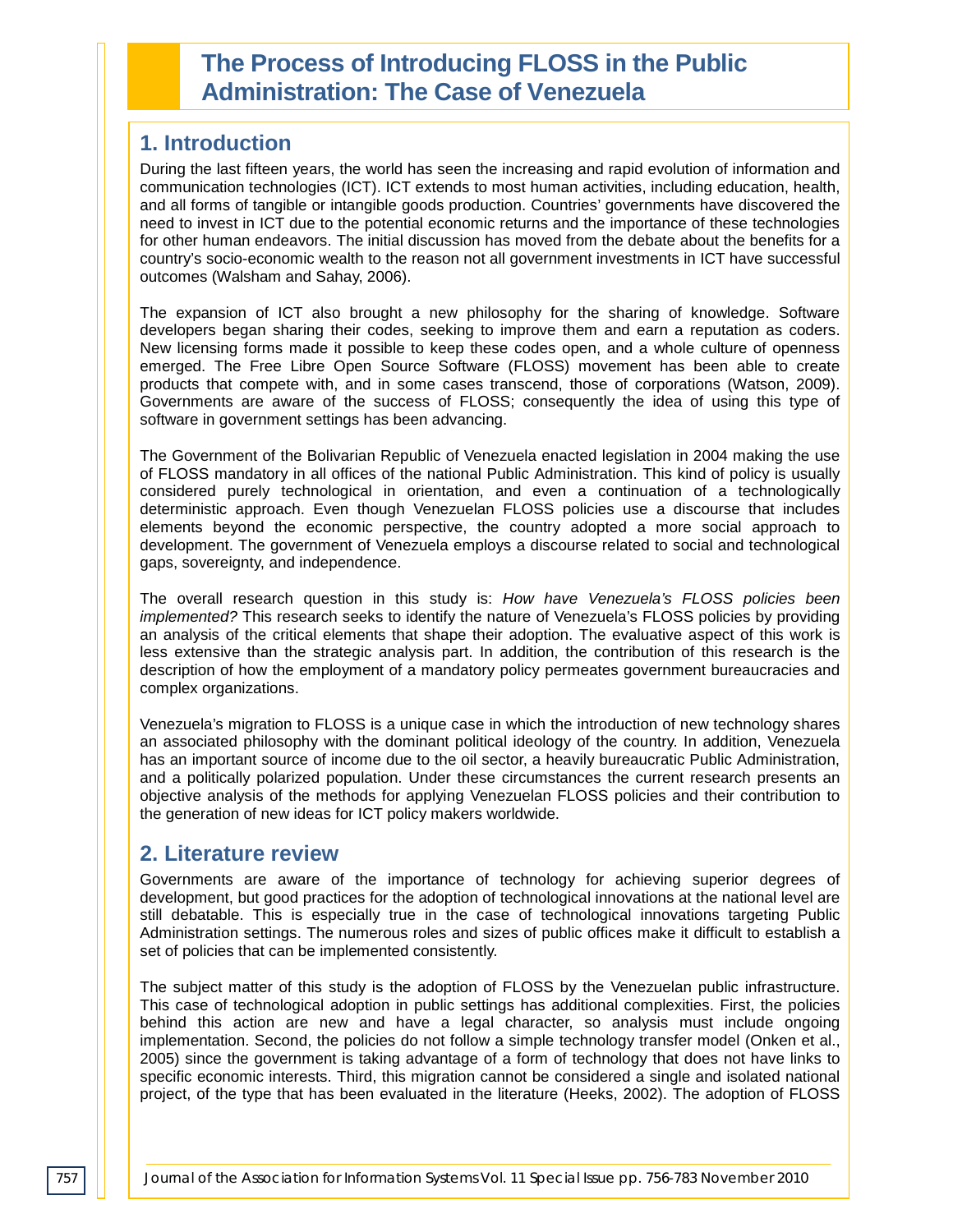includes numerous individual projects that vary in size and objectives. In addition, the government seeks to extend the deep paradigm change associated with embracing FLOSS to other technological and scientific areas.

#### **2.1. Policies and innovation**

Policies are "any output of any decision maker, whether it be an individual or a collectivity, a small collectivity or a large one, a government or a non government" (Lowi, 1970, p. 317). Nevertheless, policies are not static entities; policies are also processes and outcomes (Ball, 1994, p. 15). In line with the previous premise, this study considers the methods by which Venezuelan policies have been translated into actions and the iterative process between discourse and execution.

The concept of innovation has been referred to as "the knowledge base that is used to produce new products and deliver services, to govern and administer societies, and to manage organizations of all types" (Farazmand, 2004, p. 8). In the case studied in this research, the specific innovation is the crafting and use of new software that differs from traditional commercial software in the way it is programmed and distributed. Adoption of this software has a mandatory character; therefore this study's theoretical framework applies theories consistent with top-down analysis.

#### *2.1.1. Governments' reasons for innovation*

Governments are complex systems of agencies and relationships (Frederickson, 1999). This description, taken from institutional theory, helps to explain these public organizations' resistance to change (Zucker, 1987, p. 448). The weight of bureaucracy and external political interests make changes especially difficult in governments. Notwithstanding these obstacles, under certain circumstances governments embark on innovation processes. Perry et al. (1991) identified five reasons that could drive an innovation process in government settings: (1) to increase production efficiency, (2) to increase service efficiency, (3) to perpetuate existing decision making and control structures, (4) to increase professional status, and (5) to merely introduce something "innovative."

Feller (1980) focused on the dichotomy of cost-reduction vs. service augmentation for technological innovation in the public sector. He argued that government agencies prefer to support innovations that increase services instead of efficiency. Feller's study made reference to the negative impact that increased costs could have on the reputation of elected officials. In addition, Kraemer and Perry (1999) showed that increased provision of services and budgetary increases are outcomes well received in most public settings.

The reasons given by Perry et al. (1991) can be considered rationales for innovation in non-critical circumstances. For Borins (2008) crises are triggers that allow innovation, and five causes influence public sector innovation: (1) pressure from political leaders/legislators, (2) change in leadership positions, (3) crisis in normal activities with possible failure as an outcome, (4) consummate failures of specific projects, and (5) novel opportunities brought by the development of new technologies. These five causes add a political aspect to the study of the phenomenon of innovation in Public Administration. Perry et al. (1991) also considered a political approach when mentioning the intention to "perpetuate existing decision making and control structures" as a reason that drives innovation.

Analyzing the views of Perry et al. (1991) and Borins (2008) to explain governments' reasons for innovating revealed three appropriate categories: Institutional/Organizational reasons, Political reasons, and Technological chance reasons. Institutional/ Organizational reasons relate to the operation of the body that participates in the adoption of innovation. Political reasons encompass the exercise of power and the desire to maintain the current status. Finally, novel opportunities brought by technology (New Technological choices reasons in this study) relate to technological opportunities and reputation arising from technological innovations.

Table 1 shows a categorization of governments' reasons for innovating, according to the previously cited scholars. The categories describe the character of the reasons: Institutional/Organizational, Political, or New Technological choices. No existing data makes it possible to determine which of the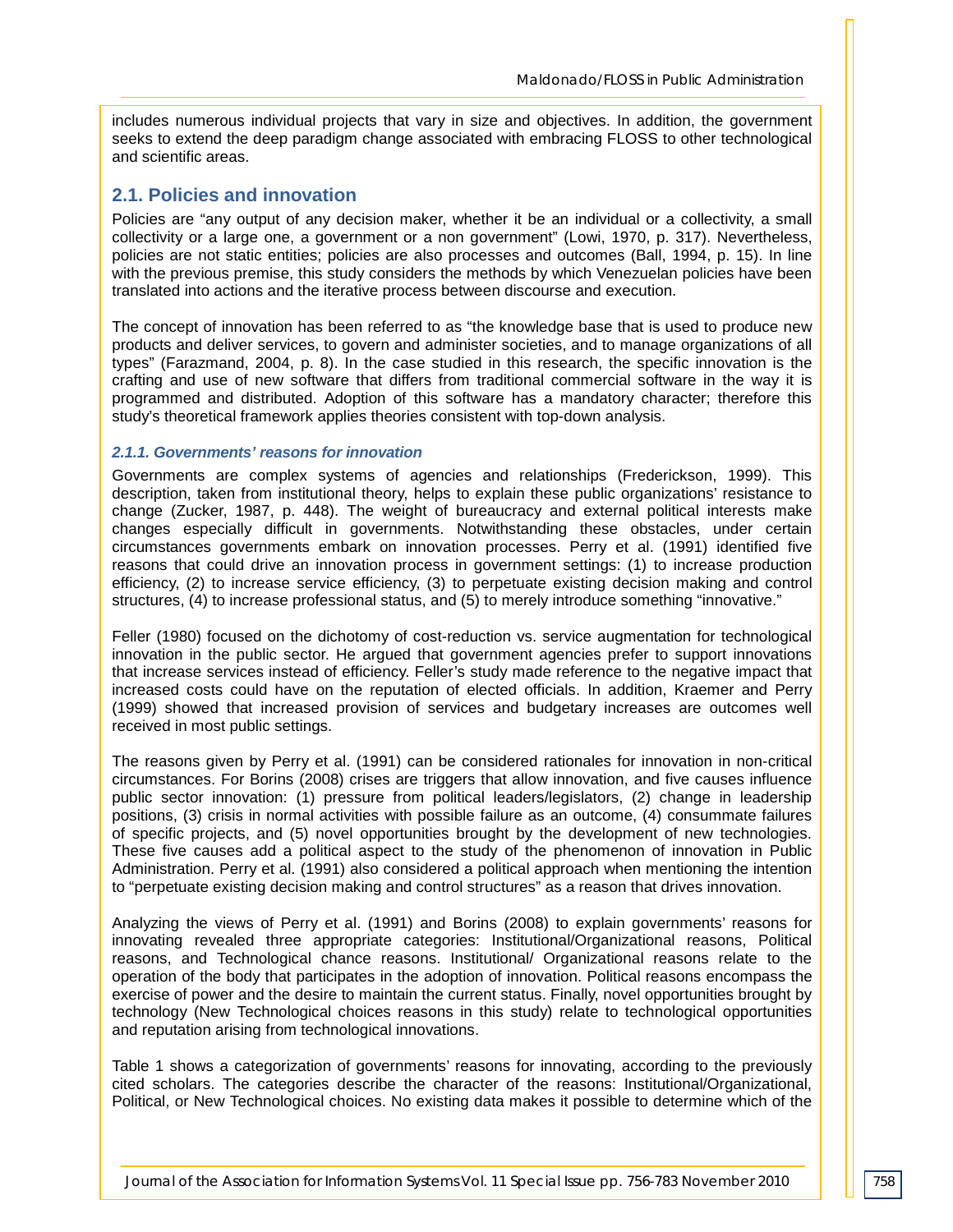reasons presented in Table 1 is most popular. Clearly, Institutional/Organizational and Political aspects seem to runs in popularity compared to other reasons for governments' adoption of innovations, according to the literature. The impression that technology-oriented policies are a product of political arguments is not surprising. Majone (1989) even stated that "a policy is best described by the actions of groups seeking selfish goals" (p. 2). Like most policies in the government sector, those related to technological innovation have deep roots in the political discourse of the people in power.

| Table 1: Governments' Reasons to Innovate                              |                                  |               |                                        |  |  |
|------------------------------------------------------------------------|----------------------------------|---------------|----------------------------------------|--|--|
| Reasons                                                                | Institutional/<br>Organizational | Political     | <b>New</b><br>Technological<br>choices |  |  |
| To increase production efficiency                                      |                                  |               |                                        |  |  |
| To increase services efficiency                                        |                                  | $\mathcal{L}$ |                                        |  |  |
| To perpetuate existing decision making and<br>control structures       |                                  | 1             |                                        |  |  |
| To increase professional status                                        |                                  | N             |                                        |  |  |
| To merely introduce something innovative                               |                                  |               |                                        |  |  |
| Pressure from political leaders/legislators                            |                                  | N             |                                        |  |  |
| Change in leadership positions                                         |                                  | ٦             |                                        |  |  |
| Crisis in normal political activities with possible<br>failure outcome |                                  |               |                                        |  |  |
| Consummate failures                                                    |                                  |               |                                        |  |  |
| Novel opportunities brought by technology                              |                                  |               |                                        |  |  |

Once a government has considered all reasons and made a decision, policies are implemented. The reasoning that guided government officials in making the original policy decision also guides the implementation process. Since the character of the policies studied in the current research is mandatory, the next section elaborates on the implementation process in that context.

#### *2.1.2. The process of mandatory innovation*

The adoption of innovation has had extensive examination. Some studies focused on the final stage of adoption, when end users or departments shape their behaviors and adopt the new technology. The Theory of Reasoned Action (Fishbein and Ajzen, 1975) and The Technology Acceptance Model (Davis et al., 1989) are examples of theoretical frameworks built to explain user attitudes (adoption or rejection) to new technologies. Other researchers considered the innovation process at the organizational or divisional levels (see Fichman and Kemerer, 1997; Orlikowski, 1993). The current study is interested in the latter: the organizational and broader social perspective of the process of introducing an innovation.

Gallivan (2001) introduced a useful theoretical framework which includes innovation adoption under a mandatory approach. Gallivan sought to describe cases in which "authorities make the initial decision to adopt the innovation and targeted users have few alternatives but to adopt the innovation and make the necessary adjustments for using it to perform their jobs" (2001, p. 52). He uses the Zaltman et al. (1973) theory of "contingent authority innovation decisions," which asserts that the adoption process within organizations usually occurs in two stages: (1) primary adoption, in which high-level authorities decide to adopt and make the corresponding formal decisions, and (2) secondary adoption or actual implementation of the adoption including end users.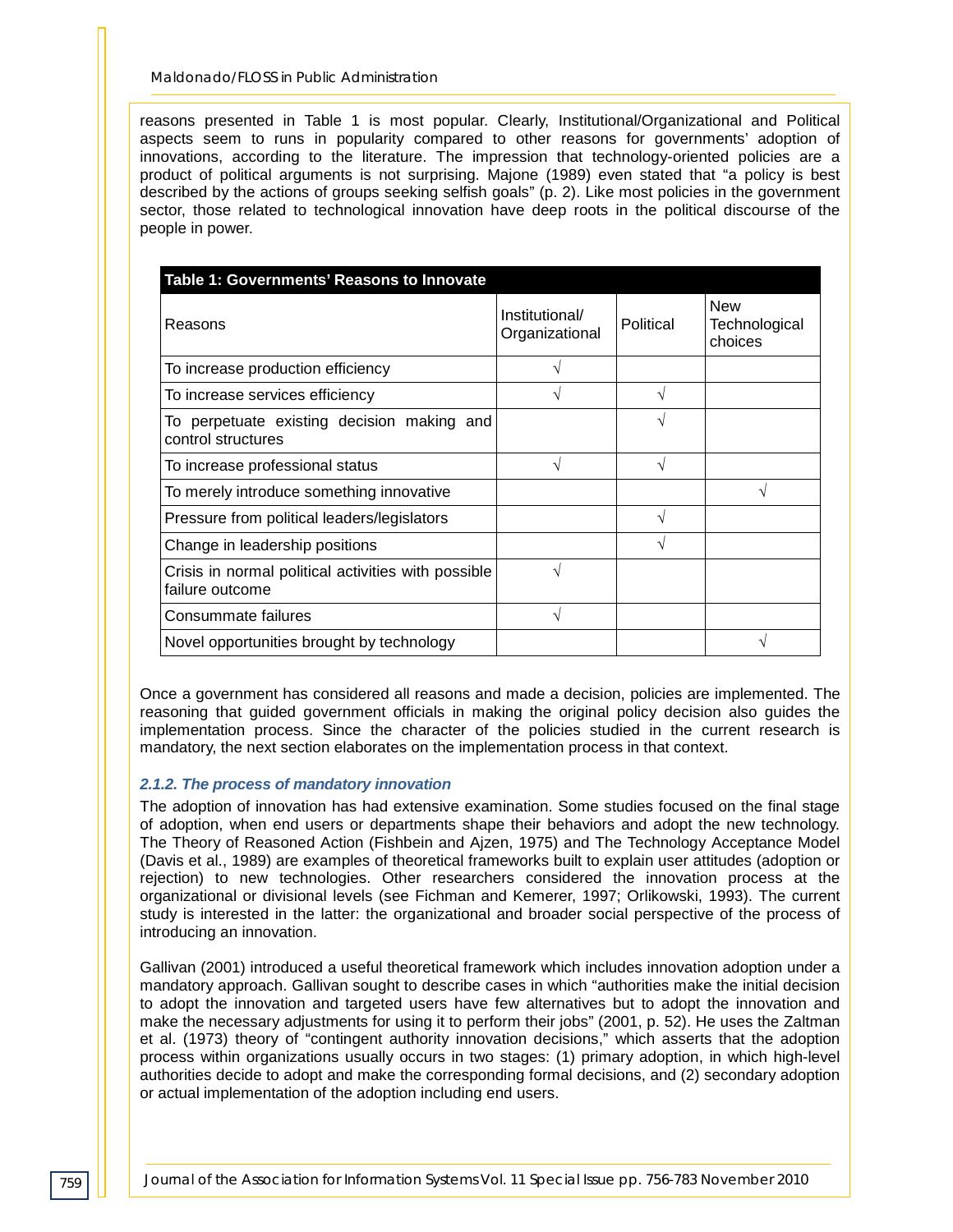The primary adoption process depends on the availability of the technological innovation and on the objectives and intentions of the authorities: Once the decision is final, the adoption process begins, and other elements such as user behaviors, attitudes, and organizational structure play a role. Gallivan calls the whole idea: "the process of contingent authority innovation adoption." A graphic representation of the process appears in Figure 1.



Between the primary and secondary adoptions, a step occurs that defines which implementation strategies are to be followed. In Figure 1 an isolated box represents this stage. This step has three variations, which differ in rigidity (Agarwal et al., 1997). The most rigid is the total commitment implementation strategy, or mandatory adoption of the innovation throughout the organization. The support strategy is less rigid; managers provide the infrastructure and support for users' adoption of the new technology. Finally a more relaxed strategy mainly focuses on specific pilot projects within the organization and seeks to evaluate their outcomes. This last strategy is the *advocacy strategy*  (Agarwal et al., 1997).

Although Gallivan's (2001) framework uses the perspective of a private organization, it applies to governments introducing, by mandate, an innovation in a public context. The current study uses and extends Gallivan's framework.

#### *2.1.3. Governments' approaches to FLOSS*

When analyzing government approaches to FLOSS throughout the world, two important dimensions need consideration: the size of the government unit promoting the policy, and how strict the policy itself is. Lewis (2008) categorized government FLOSS policies in four types: research, mandate (FLOSS must be the only option), preference (FLOSS should be the preferred option), and advisory (FLOSS can be considered an option). For Lewis, the policies can apply at the national, state, or local levels. The matrix of the two dimensions described before (policy category vs. size of the government body) for countries that considered FLOSS initiatives in 2008 is given in Table 2.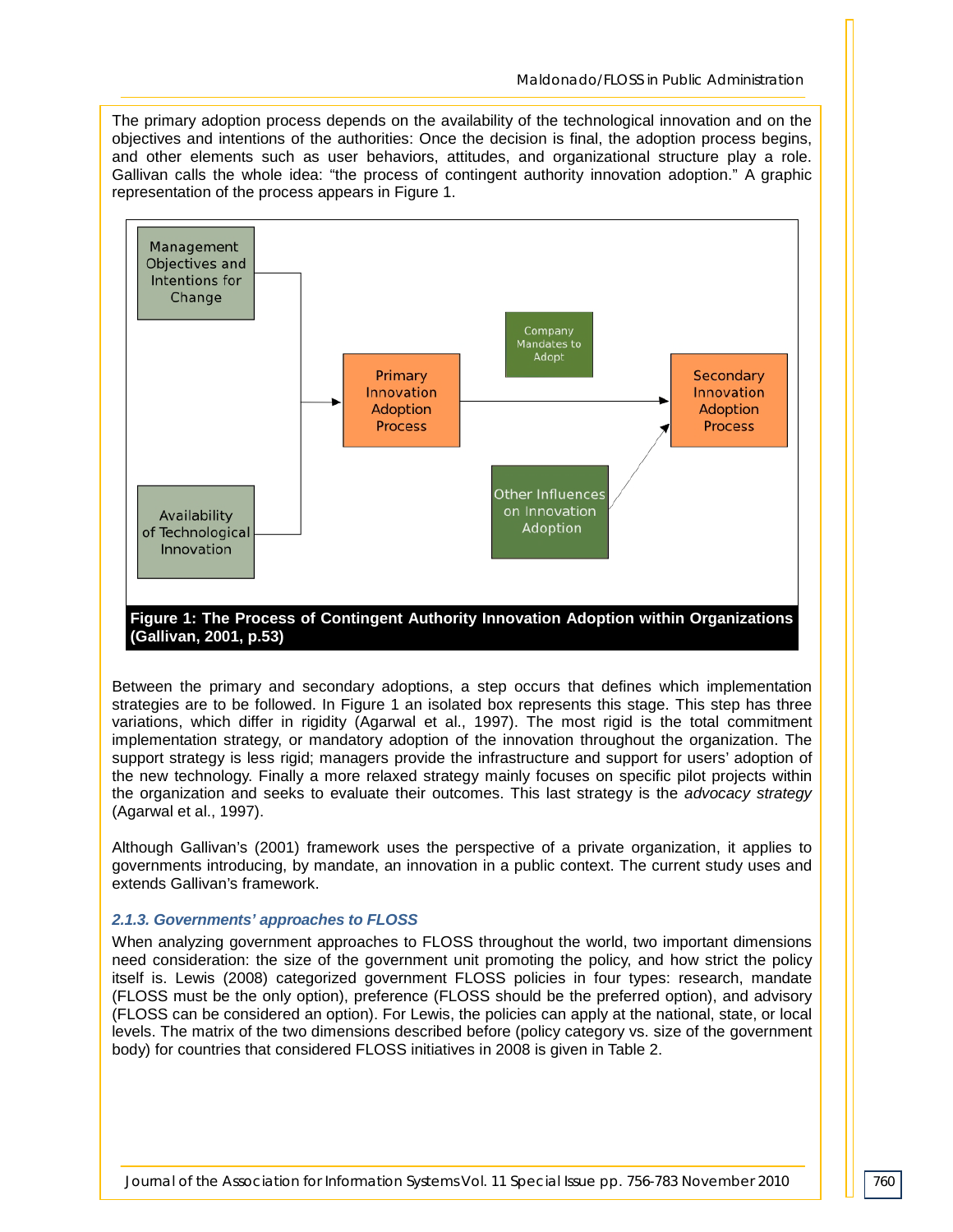*Maldonado/FLOSS in Public Administration*

| Category   | <b>National</b> | <b>State &amp; Local</b> |
|------------|-----------------|--------------------------|
| R&D        | 51              | 17                       |
| Advisory   | 62              | 13                       |
| Preference | 47              | 48                       |
| Mandatory  | 26              | 11                       |
| Total      | 186             | 89                       |

According to Table 2, mandatory approaches to FLOSS policies are the least popular both at national and at state and local levels. Policies with an advisory character had more demand at the national level, while preference policies were more popular at the state and local level. An explanation of why mandatory approaches are less popular is that they require the enactment of legal instruments (laws). That is the specific and unique case of Venezuela, where legislation supports a mandatory FLOSS policy.

# **3. Methodology**

This study's methodological approach is an iterative, qualitative data collection scheme. The first reason for this selection has support from Creswell's (1998) statement: "First, select a qualitative study because of the nature of the research question" (p. 17). The research question intends to focus the consideration of factors and elements that cannot be directly measured, so quantitative methods are inappropriate in the research design. This approach allows the elaboration of a richer explanation of the phenomenon.

An analysis of the experiences, decisions, and thoughts of the protagonists provides a "holistic" picture of the phenomenon. Although statistics and the quantification of some variables are important for establishing a perspective of countries' contexts, the current study focuses on the discourses, practices, and meanings that shape the social processes among stakeholders of the process. The kinds of data collected for this research are qualitative: Interviews and policy analysis are the two methods for the data generation process. The term "data generation" in this section implies a certain lack of neutrality in the collection of information, so this term is more accurate than "data collection" (Mason, 1996). Data for this study, generated during one-month in Venezuela spanning April to May 2008, arose from face-to-face interviews with 29 subjects from four institutions plus two other subjects (FLOSS activists). The first three institutions are: CNTI (National Center for Information Technologies), the main ICT consulting public institution; FUNDACITE Merida (Foundation for the Development of Science and Technology), a public research institution pioneering FLOSS development; and CENDITEL (National Center for the Research and Development of Free Technologies), a relatively new public research. The fourth institution is the country's Ministry of Popular Representation which recently migrated to FLOSS. In addition, the 4th National Congress of Free Libre Open Source also took place during the visit and provided an opportunity to interview two activists of Venezuela's FLOSS movement. The total number of subjects interviewed for this study was 31.

In addition, this study used document analysis as a research tool to determine the frequency and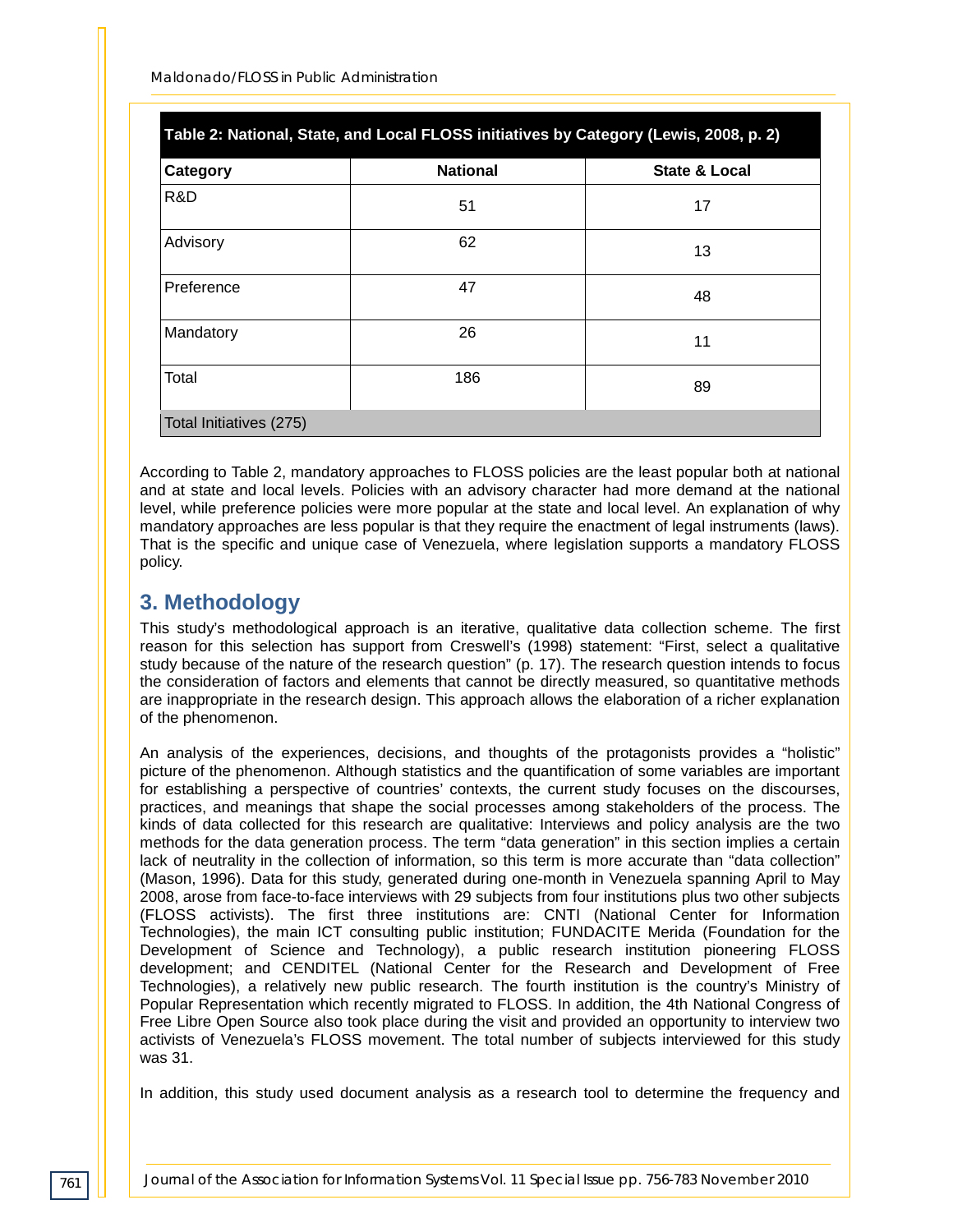form of risks discussed among policy makers. Document analysis entailed gathering texts, such as memos, letters, policy documents, public relations press releases, historical documents, speeches, and advertisements from each project team. A total of 20 official documents were analyzed.

For the data analysis, open, axial, and selective coding techniques were used (Strauss and Corbin, 1998a, 1998b). Open coding consists of generating basic concepts and conceptual categories from the data. Axial coding is the process of relating the concepts and the conceptual categories to one another. Axial coding defines causal relationships and the intervening conditions that mitigate those relationships. The final coding phase is selective coding, which refines the relationships and formalizes the generated theory.

The initial coding generated two main topics: (1) origin of and reasons for the migration to FLOSS, and (2) description of the initiatives for the migration. The theoretical framework used in this study is based on a relationship between context and mechanisms. The coding schema selected fits this frame, meaning that the theoretical constructions considered in the literature review section form the basis for initial code generation.

While the seed for code generation was a decision particular to the current research, the iterative interpretation of the data shaped the final coding schemes. The original theoretical framework incorporated relationships that emerged from the analysis, so the data contributed to the creation of new theory (Strauss and Corbin, 1998a). Weft QDA software for qualitative analysis assisted the generation of codes.

### **4. Venezuela's political discourse and FLOSS**

The Venezuelan political situation is extremely complex and controversial. The president of Venezuela, Hugo Chávez, was elected in 1998 with more than 56% of public support. In 1999, he proposed a new constitution that was eventually approved by popular vote. He legitimated his mandate in 2000 by a voting majority of 59% (the new constitution called for new elections). By 2004, Hugo Chávez's position was challenged (a political tool included in the constitution of 1999), but he was ratified as President. Later, in 2006, he was reelected (the 1999 constitution allows two consecutive terms for the presidency); he had the complete support of the National Congress, and more than 70% of state governors are affiliated to his political party.

In some Latin American countries, socialism has re-emerged in recent years, along with an antiimperialist stance, rejection of the policies of neo-liberalism, and full or partial nationalization of oil production, land, and other assets. Venezuelan President Hugo Chávez and Bolivian President Evo Morales, for instance, refer to their political programs as socialist. After winning re-election in December 2006, President Chávez said: "Now more than ever, I am obliged to move Venezuela's path towards socialism." (Bowman, 2007) Hugo Chávez adopts anti-imperialist positions and completely rejects neo-liberalism's approaches. He embraced "21st Century Socialism," a concept created by Heinz Dieterich in 1996. According to Dieterich, 21st Century Socialism is achieved when "the majority of the population has the highest degree of decision on the economic, political, cultural, and military institutions that rule their lives." (Marcano, 2008). Hugo Chávez has also declared that his government is socialist because it "puts the social aspect in a first place. Capitalism puts capital in a first place. No, it is the other way around, the social should be first."(Dieterich, 2007, p. 10)

The idea of 21st Century Socialism is embedded in the whole Venezuelan Public Administration, and the discussion of the topic is global (a search on Google for "21st Century Socialism" produced more than 1,200,000 hits in July 2010). The following list describes the characteristics of 21st Century Socialism as adopted by the Venezuelan Public Administration:

1. It is a socialism that is rooted in the thoughts of Karl Marx, Friedrich Engels, Lenin, Rosa Luxemburg, and Antoni Gramsci among others.

2. It is an ecological socialism because it advocates on behalf of nature by way of different models of production such as cooperatives and small enterprises.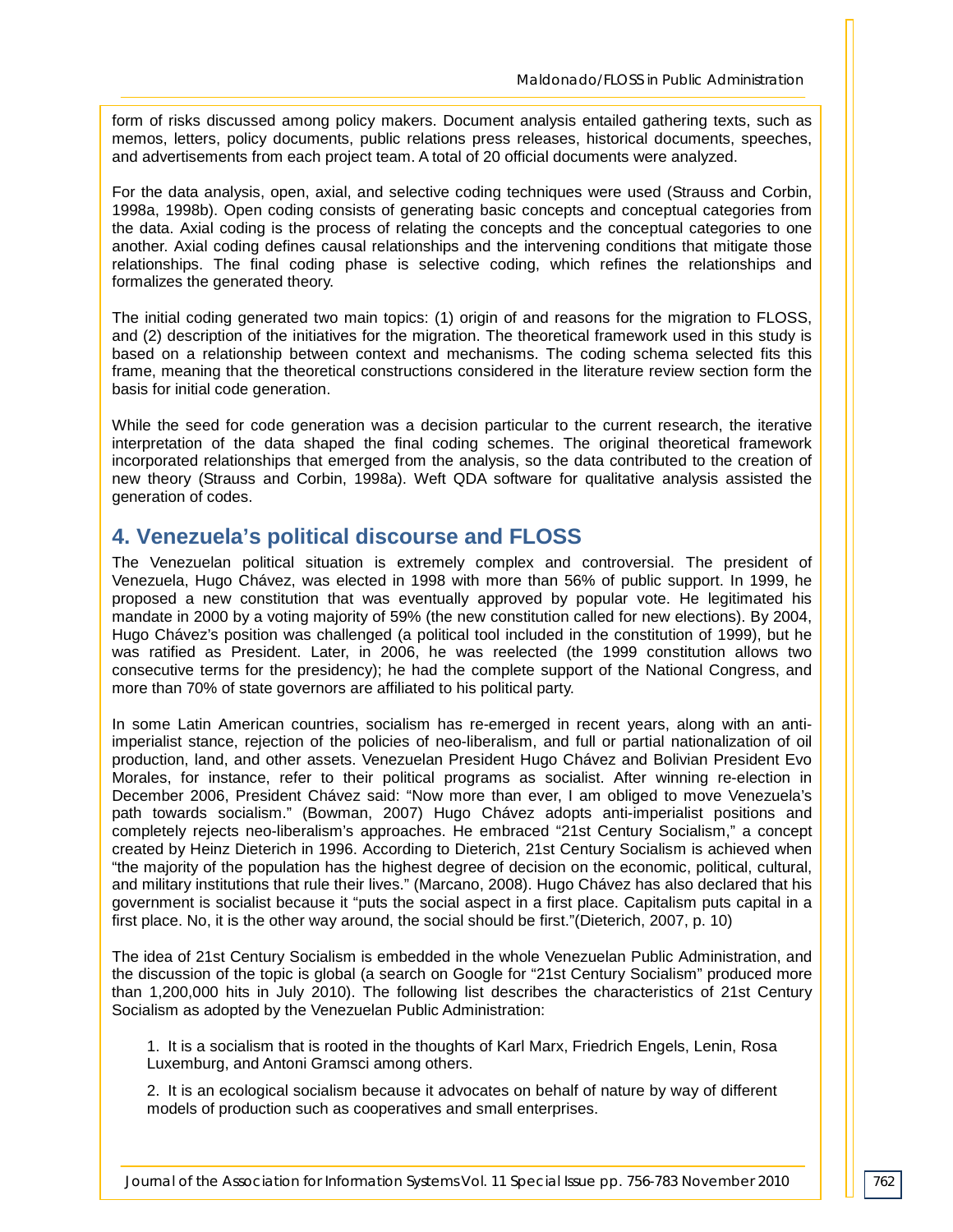3. It is not a paternalistic socialism because it looks to represent the protagonist character of the people.

4. It is a socialism that looks to learn not only from prior socialist experiences but also from indigenous knowledge.

5. It is a feminist socialism because it looks to recognize the role of women in society.

6. It is a custom-made socialism inspired by Simón Bolívar and other national heroes, but which takes lesson from other processes led by historically notable characters (Mahatma Ghandi, Mao Tse-tung, and Jesus).

(MPP para la Comunicación y la Información, 2007)

Chávez's economic model, "endogenous development," is "[A] model that emphasizes the communities, their territories, and their conditions. Given that frame, local advantages and expectations are critical to define and implement the model" (MCT, 2005, p. 77).

One example of how this approach is implemented is that oil money will finance the creation of thousands of small-scale cooperatives in agricultural and other areas to provide jobs and foster community development. A second initiative of Chávez's master plan is something known as *cogestión*, roughly translated as co-management, in which the state helps workers purchase shares in the companies in which they work to provide a greater voice in management. Chávez's goal is to lift millions from poverty by reducing Venezuela's reliance on oil, which has left the country with weak manufacturing and agricultural bases and an excessive dependence on imports of food and almost everything else.

The FLOSS policies are part of Chávez's plan for endogenous development intended to break Venezuelan dependence on foreign software and hardware. The main justification claims that previous governments spent more on licensing fees for proprietary software than on developing domestic technology and strengthening sovereignty, which have become top priorities for the Venezuelan socialist government. Chávez once called the switch to FLOSS crucial to "stop depending on software owned by others" (*Taipei Times*, 2006). Even more, for him "knowledge doesn't have owners, intellectual property is a trick of neo-liberalism," (*Taipei Times*, 2006).

# **5. Venezuela's reasons for innovating**

Understanding the FLOSS migration process in Venezuela requires familiarity with the government's justification for the adoption of FLOSS. Since Venezuela's approach was mainly legislative, the core policy Decree 3,390 (Government of Venezuela, 2004) requires special attention.

Before Decree 3,390, the government of Venezuela did not have an official public policy related to the use of FLOSS. Some public universities and public technological-scientific institutions were using FLOSS solutions, but their activities were limited to academic applications. Therefore, the only recorded use of FLOSS in public settings before Decree 3,390 appeared in academic initiatives of a small group of specialized communities.

Looking at official documents, no written materials are apparent regarding what discussions or circumstances influenced the president of the Republic to sign Decree 3,390 in 2004. The main sources of information related to reasons and strategies behind the measure are in the document itself, post-Decree publications, and the thoughts of people implementing the migration. The government initiated two processes for adopting FLOSS: 1) A change in perceptions and values of the public related to FLOSS, and 2) a change in software used in public organizations (including training and fostering the software sector).

The first process seeks to reverse myths surrounding FLOSS. According to the CNTI, "Several myths have been created around FLOSS. They have been promoted by diverse players: big technology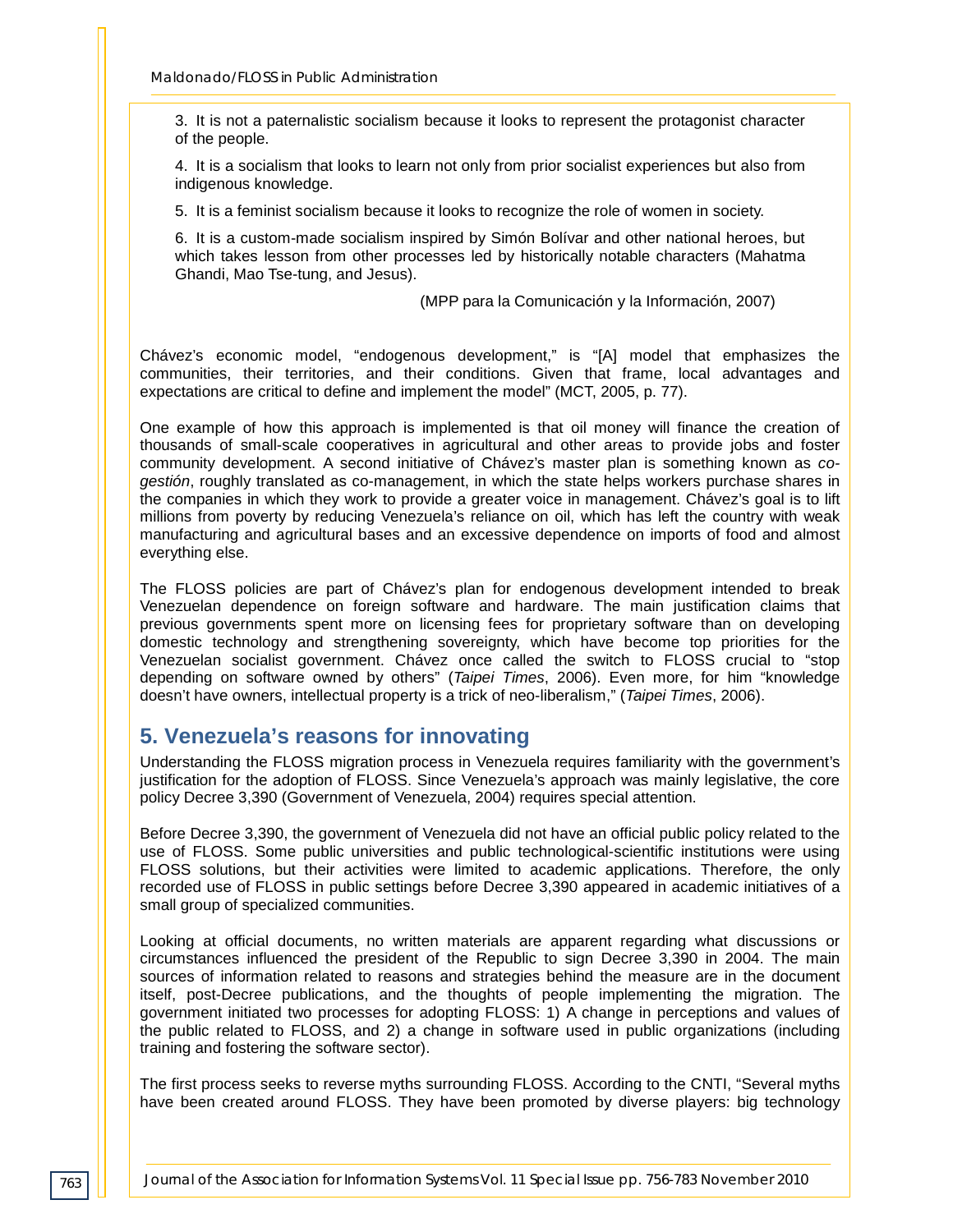sellers such as Microsoft, people who do not know about its features, and people who are reluctant to change" (CNTI, 2009). Some of those beliefs, according to the CNTI, include: (a) FLOSS has bad quality because it does not follow proprietary software processes; (b) FLOSS is a risk because it allows anybody to alter programs; and (c) FLOSS will ruin traditional software businesses. The second process includes all the procedures to replace software and systems in the public sector.

#### **5.1. Decree 3,390**

Decree 3,390 is a four-page legislative document describing the policy related to FLOSS that the Government of Venezuela must follow. The president of Venezuela, Hugo Chávez, signed it in December 2004, and the *Gaceta Oficial* (Official Gazette) published it in its edition #38,095 on December 28 of the same year. The Decree, as is common in this form of legislation, has two sections: a preamble explaining four reasons justifying the Decree, and 14 articles that explain the reach of the legislation.

In order to simplify the analysis of the Decree, this study classifies the content of Decree 3,390 according to five elements: 1) justification, 2) core of the legislation, 3) definitions, 4) exceptions, and 5) actions.

#### *5.1.1. Justification*

The beginning of the document contains a preamble section. In the first element of the preamble, the government assumes the legislation will contribute to the "production of goods and services to satisfy the needs of the population" (Government of Venezuela, 2004). The second point complements this idea since it specifies that the national software industry will benefit from the measure. In the third item, the government introduces the social aspect of the legislation. Venezuela's central authorities recognize the existence of a social and technological gap in the country, and they state that the introduction of FLOSS will contribute to the closing of that gap by speeding up processes, reducing costs, and increasing the quality of services. The last idea of the preamble asserts that the government believes that the Public Administration will benefit from FLOSS by increasing interoperability among government offices. Also, the technology will decrease response time, increase the quality of services, and improve governability.

#### *5.1.2. Core of the legislation*

In the first article of the Decree, the government summarizes the compulsory character of the migration to FLOSS. Venezuelan FLOSS policy originates from this article. In it, the government states that all systems of the government must adopt FLOSS, and that all public offices must begin a progressive and gradual adoption of FLOSS.

#### Article 1

The National Public Administration will use Software Libre<sup>[1](#page-9-0)</sup> [FLOSS] as the first priority in its systems, projects, and information technology services. To this end, all institutions and offices of the National Public Administration will initiate the progressive and gradual adoption of Software Libre.

#### (Government of Venezuela, 2004)

In Article 1, the government admits the evolving character of the migration process of the Public Administration's systems by stating that the adoption of FLOSS in public organizations will take place incrementally. The deadlines and limitations related to the migration appear later in the Decree.

#### *5.1.3. Definitions*

In the second article of Decree 3,390, the government provides definitions of four terms used in the rest of the legislation. The four defined terms are: Software Libre (FLOSS), Open Standards,

<span id="page-9-0"></span> $\frac{1}{1}$ <sup>1</sup>Software Libre is the term used in the official documents. For the purposes of this paper, this term will be kept in word-by-word translations of Decree 3,390. In the rest of the paper, the term FLOSS will be used.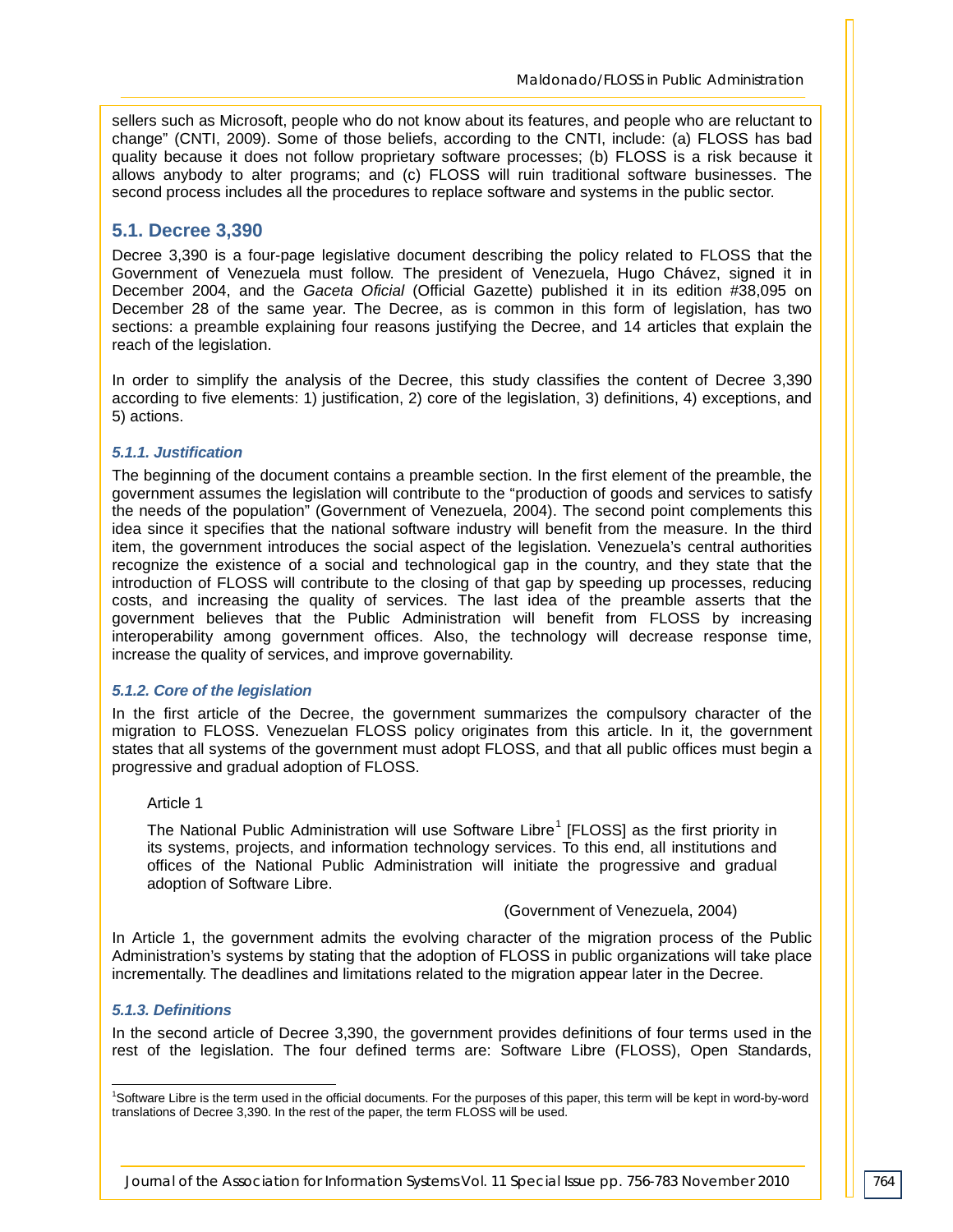Proprietary Software, and Software Libre Distribution under Open Standards for the Venezuela State.

#### Article 2

Software Libre: Computer program whose license guarantees access to the source code by the user, and allows him/her to execute for any purpose, modify, and redistribute the original program and modifications of it under the same form of license as the original program and without the obligation to pay any fees to previous developers.

Open Standards: Technical specifications published and controlled by the organization that is in charge of their development. These specifications have been accepted by the industry and are available to any user irrespective of whether they are implemented in a Software Libre or not, thus increasing competitiveness, interoperability, and flexibility.

Proprietary Software: Computer software whose license establishes restrictions for its use, redistribution, and modification by the user. Or it requires the authorization of the owner of the license to do so.

Software Libre Distribution developed under Open Standards for the Venezuelan State: A package of programs and applications developed using Software Libre and Open Standards to be used and distributed among different users.

#### (Government of Venezuela, 2004)

These definitions are important because of the plurality of license forms associated with FLOSS, and the possibility of private software companies using the adjective "open source" only to indicate that they can facilitate the code for users but only for informative purposes. This kind "open source" does not allow the modification of the code. Therefore, the Venezuelan government's definition is critical to avoid difficulties with licensing software used in the Public Administration. The method of formulating these definitions reduces licensing conflicts when choosing the software the government will consider as FLOSS. Venezuela's approach avoided the need to require specific licenses, but specifies the characteristics that the software's license should have.

The definitions separate the universe of software into two parts: FLOSS and Proprietary Software. Accordingly, any software guaranteeing access to the source code and providing rights of use, redistribution, and modification of the program without an obligation to pay fees to previous developers is FLOSS. Consequently the government does not require software to have any specific license for the software used in its systems, but the licenses must follow the definition of FLOSS given in Decree 3,390.

#### *5.1.4. Exceptions*

In Article 3 of Decree 3,390, the government allows the use of software not fitting the definition of FLOSS. The article states that when applications required by the end users cannot be developed or acquired under a license that complies with the FLOSS definition, the Minister of Science and Technology can provide authorization to purchase or use proprietary software.

The interested institution must request this special permission from the Minister of Science and Technology. The government included this provision to avoid legal loopholes in the migration. Obviously, not all proprietary software has a FLOSS counterpart. This is especially true for solutions that are oriented towards specific hardware. The government wanted to provide a valid alternative to avoid disruptions to the regular activities of the Public Administration. This exception has been criticized because it lacks further compulsory measures oriented towards correcting the absence of FLOSS solutions.

#### *5.1.5. Actions*

The last section of Decree 3,390 describes the actions that the Public Administration must perform to follow the core of the legislation. Articles 4 through 14 of the Decree explain the main guidelines for a national FLOSS policy. These guidelines are the origin of all government initiatives that seek to fulfill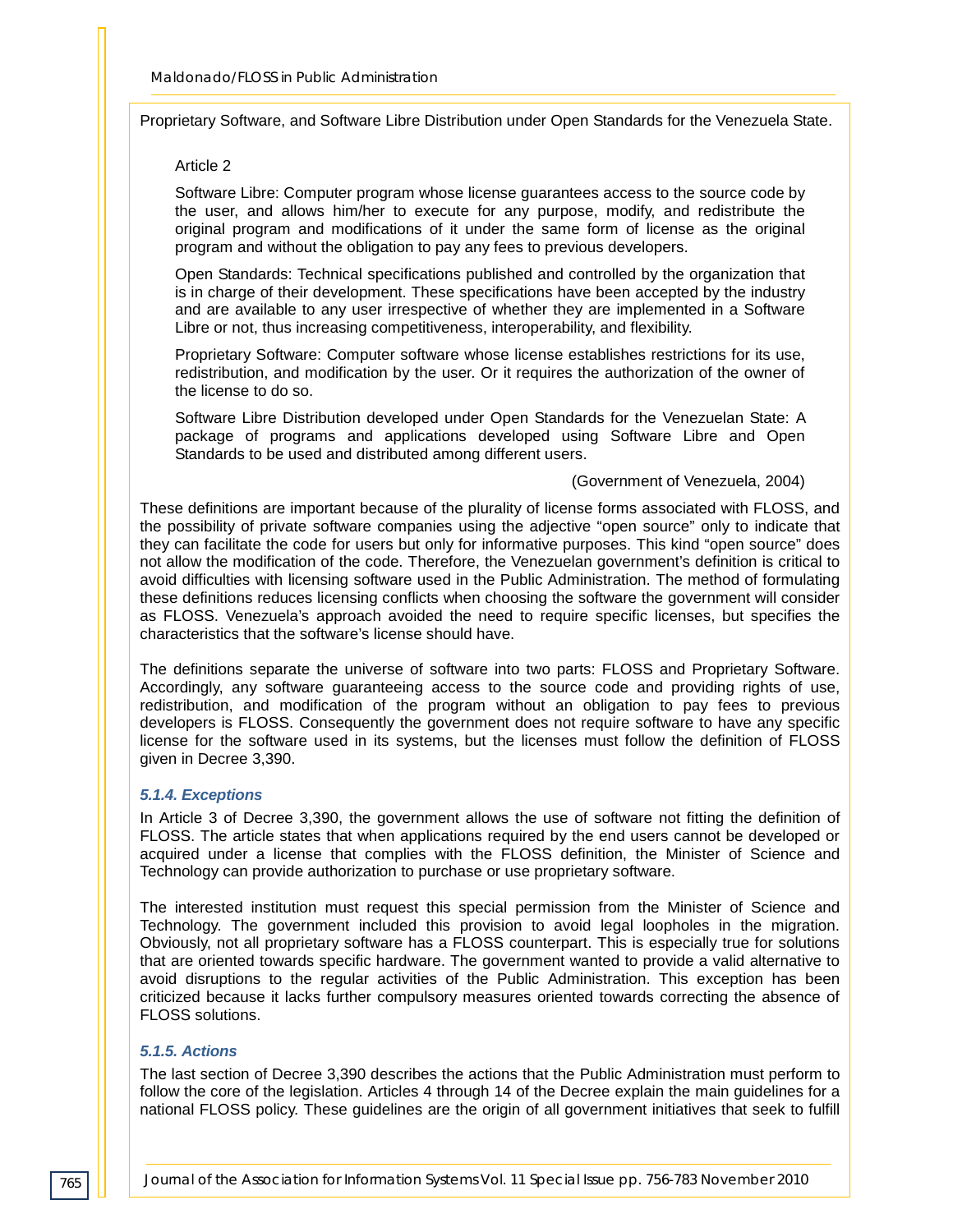migration to FLOSS. These articles can be categorized in four groups: 1) training (Articles #5, #6, #8, #9, and #10); 2) awareness and social aspects (Articles #8 and #13); 3) industrial stimulus (Articles #6 and #9); and 4) practical migration (Articles #7, #10, #11, #12, and #14).

#### **5.2. Intended consequences of Decree 3,390**

In the preamble of Decree 3,390 the government asserts some economic effects of FLOSS: The national software industry will fortify and increase its capacities. In addition, Article 6 of the Decree clearly states that the government will promote the development of the software industry by a network of technical training facilities. The argument for stimulating a sector of the economy by introducing an innovation in public settings cannot be categorized using the framework introduced in the literature review section.

The government acknowledges the existence of a technological and social gap in Venezuela and states that FLOSS will help to reduce this gap in a rapid and efficient manner. Decree 3,390 includes elements that will contribute to closing those technological and social gaps in Articles #8, #10, and #13. Article #8 outlines the role of the government in stimulating the use of FLOSS in society. Article #10 requests the introduction of FLOSS in the country's educational system. Finally, Article #13 provides advice for the protection of local cultures while accomplishing the migration process.

Closing social and technological gaps and stimulating the national software industry are intended consequences of Decree 3,390. Intended consequences are the outcomes that go beyond the immediate application of a policy, and can prove to be positive. The name comes from the literature that studies negative outcomes of policy applications, "unintended consequences." The government of Venezuela uses the intended consequences effect to justify the adoption of FLOSS in public settings. Intended consequences might also have political outcomes. If this is so, the administration will earn political credibility and support.<sup>[2](#page-11-0)</sup>

## 6. **Venezuela's migration initiatives**

The variety of initiatives that Venezuela's government is pursuing to accomplish FLOSS migration is analogous to the range of reasons given as justification for the migration. Political reasons oriented to produce social changes direct the authorities' policies. For policy implementation, the government seems to maintain the same strategy.

The first change that the authorities had to accomplish relates to public employees' willingness to change to FLOSS. The authorities were aware of the size of the undertaking. The switch from proprietary software to FLOSS was greeted with reluctance by a mass of employees whose experience with computers involved only the proprietary software arena. Another factor that hindered migration was the rampant software piracy. According to the Business Software Alliance (BSA), Venezuela with an 86% piracy rate was in sixth place among countries with high piracy rates for 2008 (BSA, 2009). Given these circumstances, public employees' household computing experience was based on proprietary programs. Upon recognizing this situation, the government concentrated its first efforts on making public employees aware of the reasons for the change by going beyond the promotion of FLOSS. The government *proselytized[3](#page-11-1)* this form of technology.

Proselytization activities created a link between FLOSS and the concepts proclaimed by the socialist doctrine. Terms such as freedom, equality, and independence are frequently descriptions of software developed under the FLOSS philosophy. Public employees' exposure to messages encompassed social inclusion and freedom of knowledge. Employees accepted the message that "knowledge must be free for the economic and social development of the people" (Subject #30). Conversely, proprietary software represented a tool for restricting knowledge acquisition.

The idea of national sovereignty, specifically in the technological area, was also repeatedly used. The

<span id="page-11-1"></span><span id="page-11-0"></span> $^2$  This paper does not address potential unintended consequences of Venezuela's FLOSS migration.<br> $^3$  Proselytize: to persuade to do or join something (Webster's, 2001).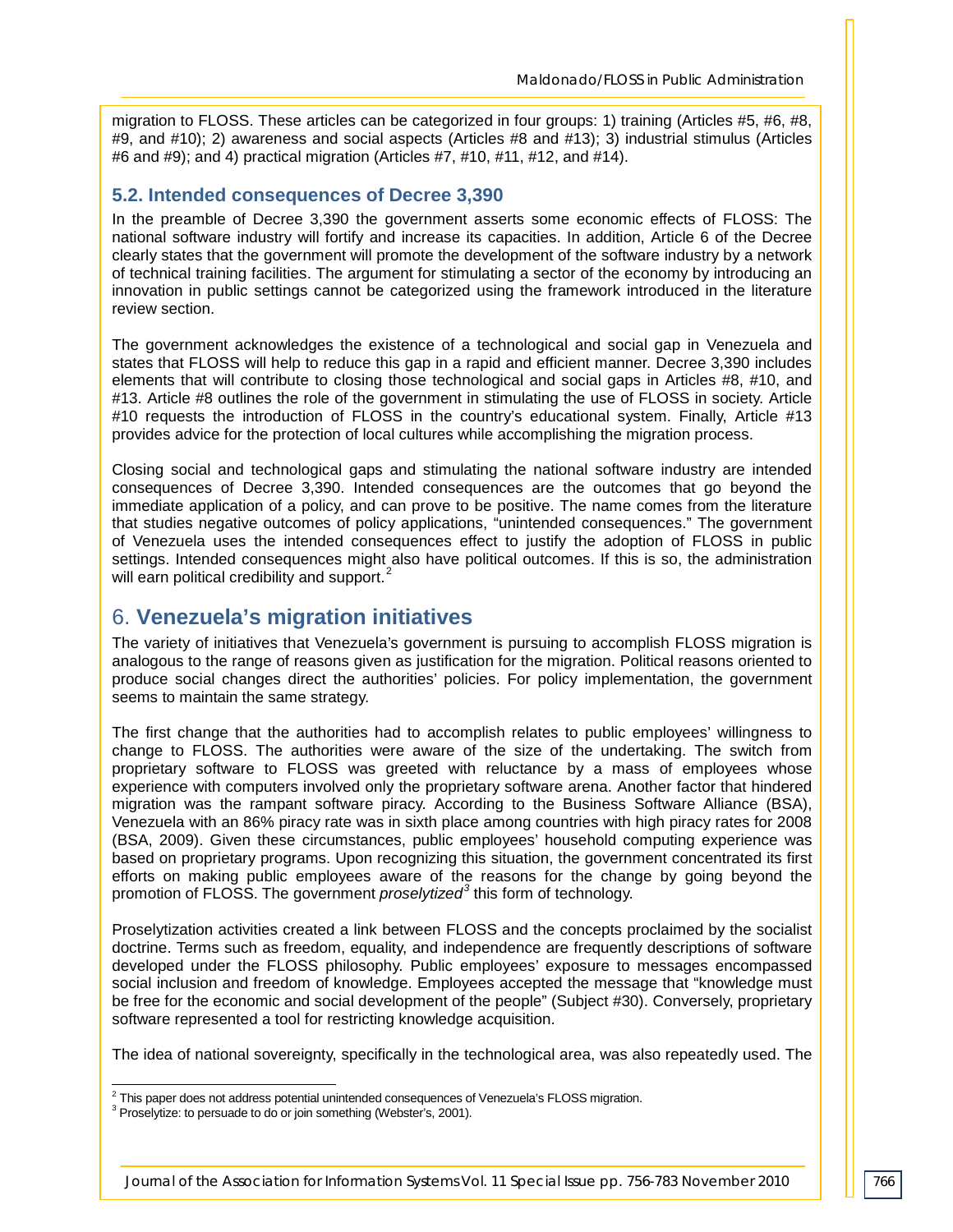authorities used the devastating 2002 incident when the national oil company went on strike for political reasons as a major example. At that time, companies responsible for the systems that controlled the oil industry's processes refused to operate them. The government argued that the proprietary character of the systems' software made the recovery of the industry in a short time almost impossible, an explanation welcomed in a sector of public employees.

As a last resort, the authorities used a legal approach: The basis for migration to FLOSS is a legal instrument and must be enforced. This situation has created a general awareness in Venezuela's Public Administration of the obligation to switch to FLOSS. This, by itself, is an achievement in the migration process.

The proselytization activities denote the main strategy of the government: tying a technological object to a specific set of ideals. By selling the ideology, the policy makers were also selling the technology and vice versa. For some workers, the association works in a positive way and reinforced the policy, but in other cases the association generated negative reactions. Despite these ideological oppositions, the proselytization of FLOSS has had a considerable impact on public employees.

To accompany the social inclusion discourse, the government created academies to train Public Administration employees and people from the general population. The academies charge no fees for the education, and anybody with a high school diploma can attend (for some courses being literate is sufficient). These academies are not only training centers for the Public Administration, but also initial incubators for the new software industry.

Traditional business models in which large corporations consolidate most of the business, leaving little opportunity for domestic enterprises to compete, are being challenged. The CNTI, on behalf of the government, is intensely promoting small and medium enterprises to meet the demands of users. People trained in academies have found opportunities to establish companies with the help of the CNTI. The CNTI provides the administrative resources and, in some cases, economic support for these initiatives.

Proselytization, training, and boosting of new enterprises are activities not executed under a specific and detailed plan. The CNTI, FUNDACITEs, and CENDITEL are not the only organizations engaged in activities related to the government's strategies. Individual institutions also promote their own proselytization, training, and procurement of providers. This "organic" strategy has the indirect support of the government, and apparently resembles the grass roots character of FLOSS development.

The socialist ideology of the government blends with the organic and "bazaar" character of the FLOSS philosophy. Social inclusion and sovereignty are used as arguments to justify the switch to FLOSS, but no specific order exists through the Public Administration to fulfill the migration. The government is replicating, on a large scale, the process by which FLOSS was originally built: An ideological goal, pursued without an apparent structure, for a mass of people.

Some ideas go beyond the migration to FLOSS without any apparent organization from the government's side. All government initiatives work towards the same migration goal and rarely obstruct one another; even more in the worst cases, if there is some overlap thereare not negative consequences. Yet, despite the lack of centralized direction, the government has some legislative mechanisms that seek to enforce FLOSS adoption. A general policy, supporting implementation of FLOSS with a mandatory character is present, but at the practical level, execution occurs relatively voluntarily.

The bureaucracy, decentralized nature, and inertia of the Public Administration have contributed to a slowing of the course of the migration. As previously explained, Decree 3,390 does not have an extensive background; rather, it is a starting point that becomes confused as cause and consequence of the migration decision. The legislative character of Venezuela's FLOSS policies made possible the beginning of the shift towards FLOSS for the majority of public institutions, and the strategies that the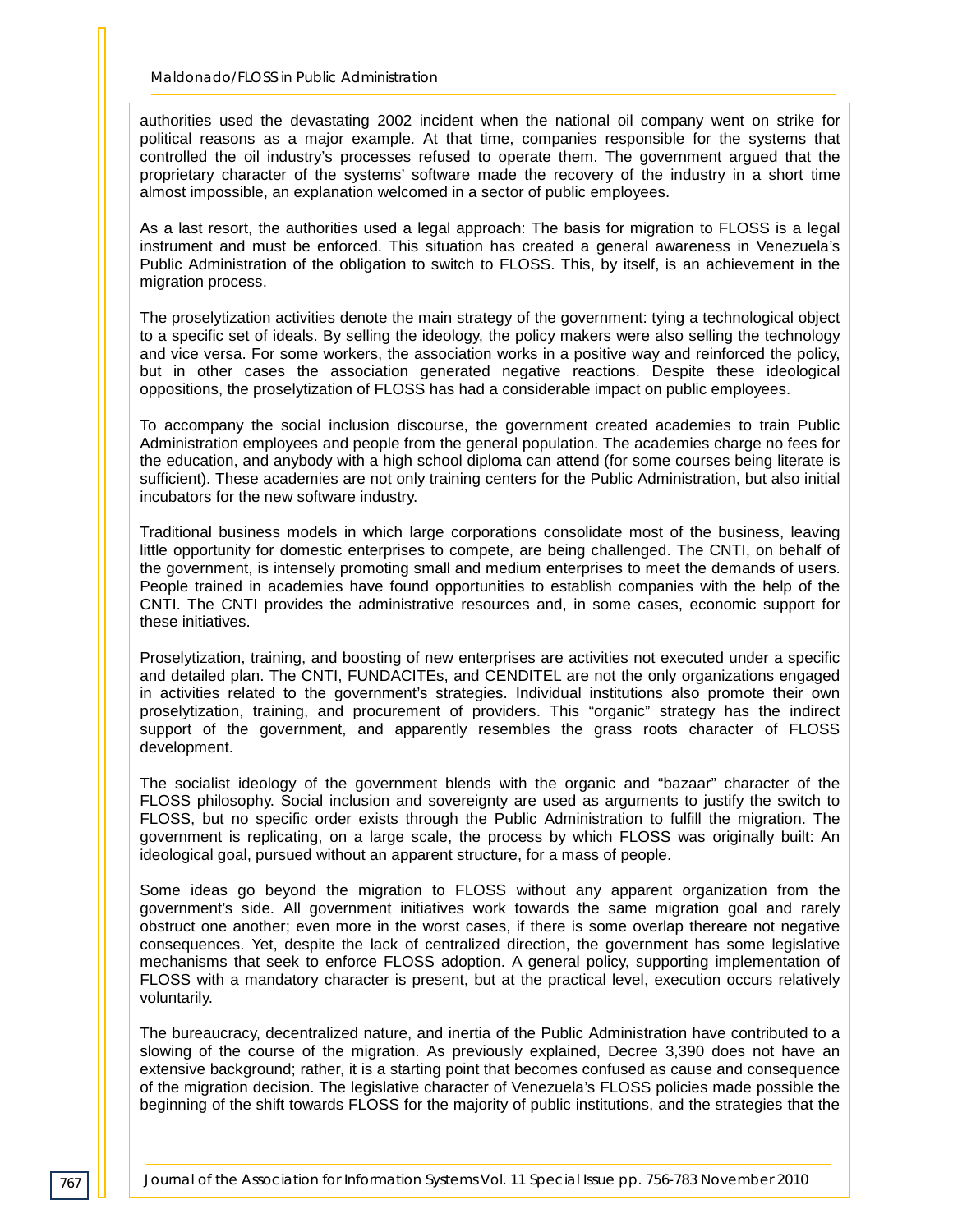government implemented provides the fuel to maintain the process.

A political ideology made the Decree possible. The same ideology spreads it and is the basis for all related activities. In this situation, the disorganized form of adoption seems to replicate the plurality of the communities involved with FLOSS. The outcome of this process cannot be analyzed in the short term, and although five years have passed since the signing of the Decree, the process continues to evolve like any other FLOSS solution.

# 7. **Building upon Gallivan's framework**

Gallivan's (2001) framework is developed from an organizational level perspective. It focuses on employees adopting an innovation selected by an authority figure. The case applies perfectly to a typical private organization where the innovation has effects only within the boundaries of the organization, and then the change usually spreads in a coordinated fashion throughout the offices. In such a case, the introduction of innovation obeys a rationale related to maximization of returns and efficiency. Although external elements also influence decision making, organizations do not usually try to change those elements; they simply comply with them. For private organizations, the main reason for introducing innovation is to improve the organization's infrastructure, not to change the organization's surroundings.

When a government introduces an innovation in Public Administration, it is not only the government side that is affected. This is particularly true in the case of Venezuela. The country comprises a large and complex conglomerate of institutions, so innovation adoption is not a neatly defined process. In addition, the government seeks to influence conditions external to the Public Administration, including the development of a national software sector, and the "socialization" of knowledge.

To represent the Venezuelan's government reasons for and its way of carrying out the migration set out in Decree 3,390, Gallivan's framework requires modification. From the original framework, two stages of innovation adoption remain: 1) primary innovation adoption process, and 2) secondary innovation adoption process. The goals of the country and the availability of technology frame the primary innovation adoption processes. In addition, a third element plays an important role: politics. All three factors complement a process that precedes the primary adoption and have a dynamic character: they influence the other stages and are in turn influenced by them. This study refers to this recurrent process as the PTG cycle (Political, Technology, and Goals).

Primary adoption remains the first pragmatic step in the whole adoption process. In Venezuela's case, the primary adoption is the mandatory order to adopt FLOSS from Decree 3,390. The PTG cycle, the primary adoption and other factors (other influences in the original Gallivan's framework) are the elements that influence the secondary adoption process.

Another peculiarity of this case is that factors are not static. The PTG cycle and the primary and secondary innovation adoption processes seek to change some of the external factors. A representation of Venezuela's FLOSS adoption process appears in Figure 2.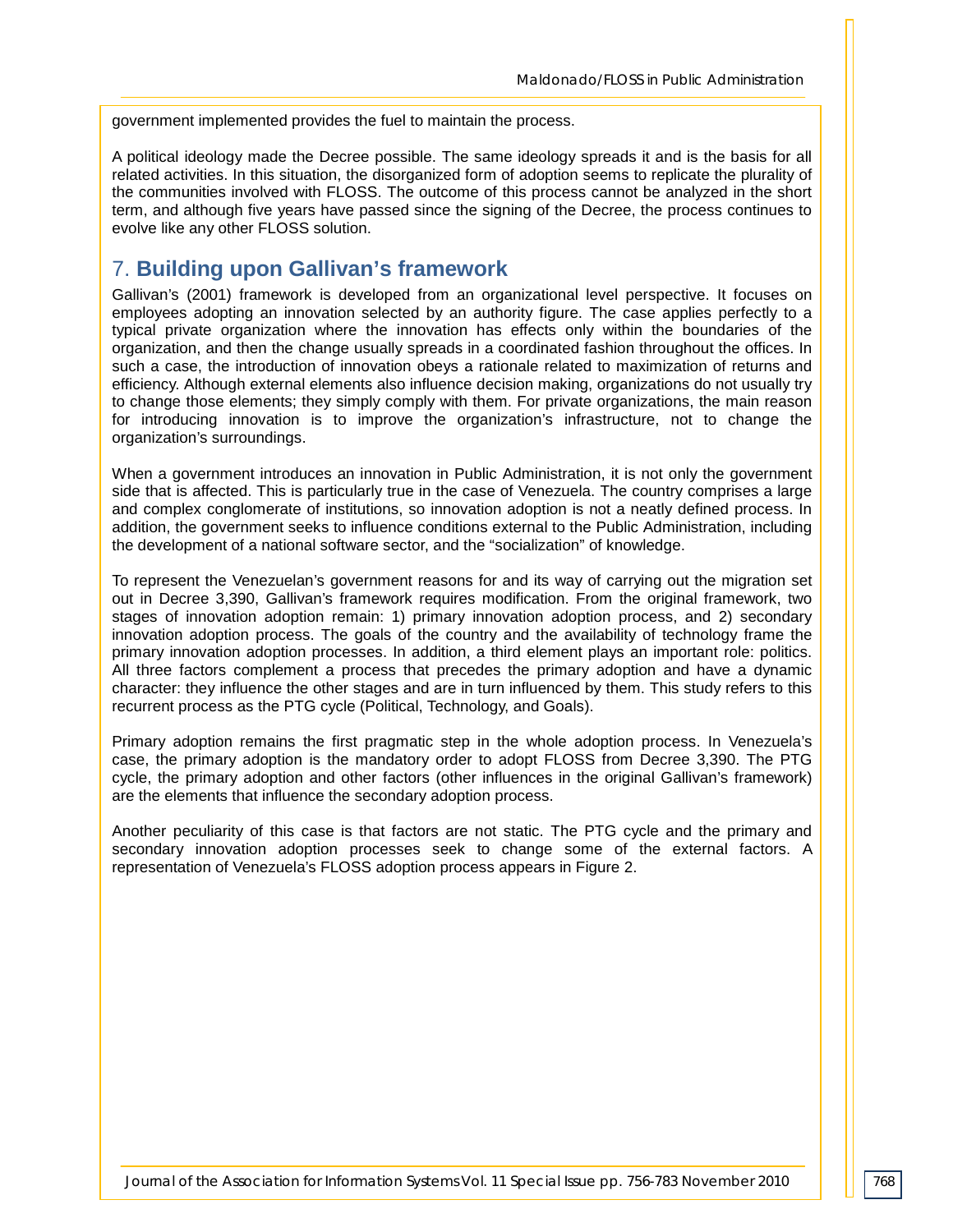*Maldonado/FLOSS in Public Administration*



## **7.1. The PTG cycle**

Decree 3,390 is the product of the three PTG elements: 1) political factors, 2) goals that the government seeks to achieve, and 3) the availability of FLOSS technology. The interaction of these aspects made Decree 3,390 possible; furthermore, they continually influence the secondary migration processes and also the external factors. Since Decree 3,390 is legislation, it is static; it does not have the ability to evolve with the secondary adoption processes. The PTG cycle plays the role of stimulating and creating the best circumstances for the rest of the adoption process to take place.

#### *7.1.1. Political factors*

The political component of the Venezuelan FLOSS migration is considerable. Subject #20 explicitly said, "Starting with the legislation, Decree 3,390. I think that makes sense because this government comes with an ideological approach where Software Libre fits perfectly."

The Venezuelan authorities found in FLOSS a perfect technological innovation to support and disseminate their political ideology. FLOSS is one of the technological fronts through which the Venezuelan government promotes its agenda. In one of CENDITEL's publications, the authors describe how, according to them, the Software Libre situation is part of the confrontation with neoliberal ideologies:

But the entire neo-liberal offensive is experiencing resistance from some sectors (especially popular ones) of the people of some nations (particularly Latin America). Within this resistance, one of the trenches in which a global battle is being fought is the Software Libre one; the dominant sectors try to disguise his battle as a purely technological one – sometimes with an economic aspect – but that is a manipulation of the truth. The fight around Software Libre is part of a bigger war: that of Free Knowledge.

#### (Mendialdua et al., 2007)

No method exists to measure how relevant Venezuela's government ideology was prior to FLOSS policies being adopted. Nevertheless, the ideological component is always present in initiatives related to FLOSS migration.

#### *7.1.2. Goals*

Scholars have described two specific goals related to the introduction of innovation in government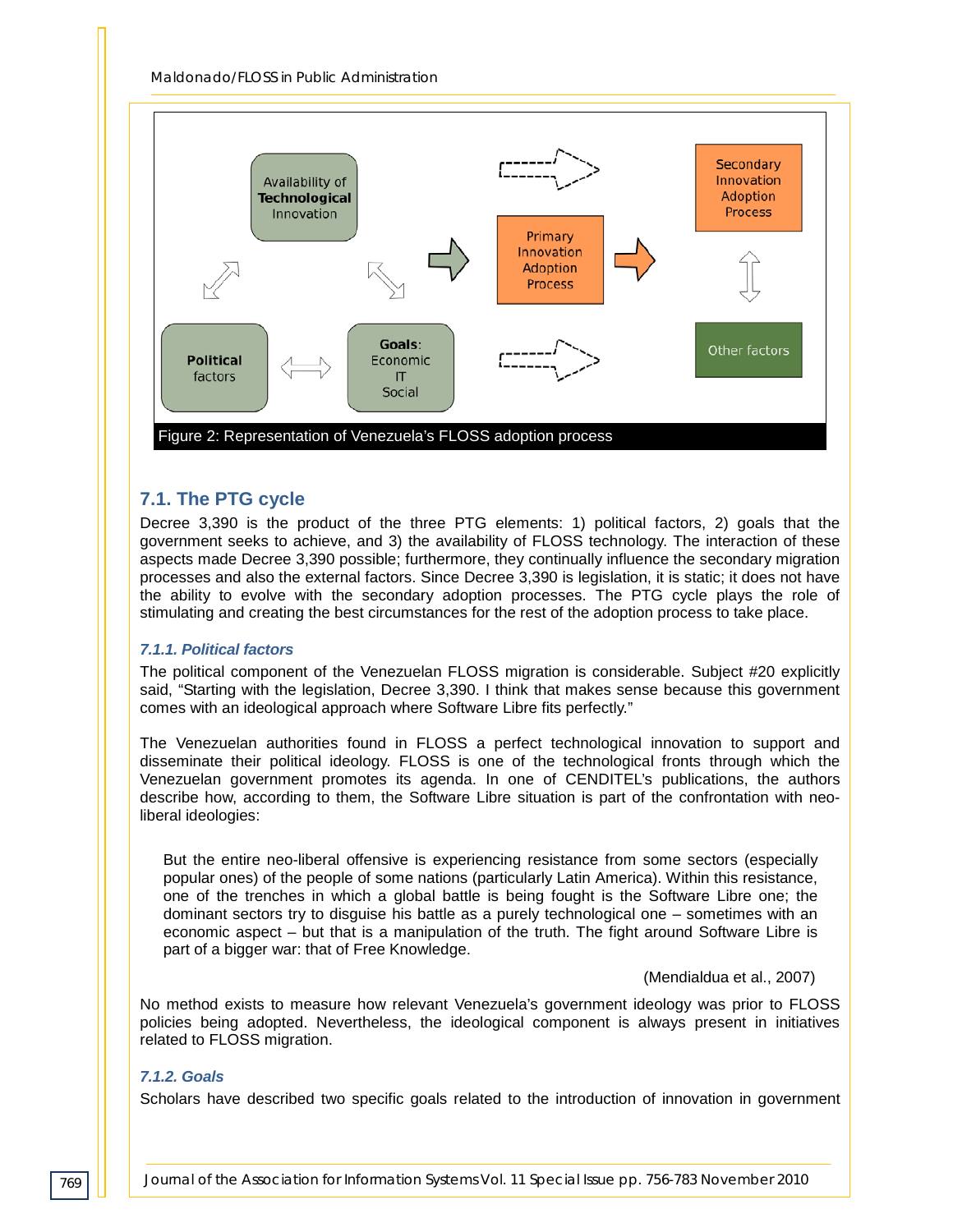settings (Feller, 1980). Authorities seek to: (1) increase the efficiency of the Public Administration by means of interoperability, and (2) increase the production efficiency of the Public Administration by reducing costs. In addition to these two reasons, this study found that Venezuela's government discourse included the "intended consequences" of its policies: (1) to close technological gaps, (2) to fortify the national software industry, (3) to achieve technological independence and autonomy, and (4) to enhance sovereignty.

Intended consequences go beyond the immediate application of the policy and influence other aspects of the country. As such, they represent National Goals. Goals related mainly to Public Administration are called Public Administration Goals. Table 3 describes the goals of Venezuelan FLOSS policies.

| <b>Table 3: Goals of Venezuela's FLOSS Policies</b> |                                                                |                                                    |  |  |
|-----------------------------------------------------|----------------------------------------------------------------|----------------------------------------------------|--|--|
| Aspect                                              | <b>Public Administration Goals</b>                             | National Goals (Intended<br>Consequences)          |  |  |
| Economic                                            | Increase production efficiency by                              | Fortify the national software<br>industry          |  |  |
|                                                     | reducing costs                                                 | Achieve technological<br>independence and autonomy |  |  |
| Information Management                              | Increase production efficiency by<br>means of interoperability | Enhance sovereignty                                |  |  |
| Social                                              |                                                                | Close technological gaps                           |  |  |

In the economic aspect, the Public Administration goal of Venezuelan FLOSS policies is to increase productivity by reducing costs. The government is aware that savings for the Treasury cannot be expected in the short term, but they could be considerable in the future.

*I* am convinced that there will be savings in the long term. In the short term, maybe higher *costs than using proprietary software. (Subject #5)*

*For example you see that EDELCA [a Venezuelan electricity provider] and other companies have part of their platform migrated. Systems whose licenses were over \$30 million; licenses with exorbitant prices. You see how they have been adopting Software Libre and saved that money. (Subject #10)*

Subjects from the Public Administration also mentioned the cost reducing impact that FLOSS could have on the basic economic activity of the country: the oil industry.

*Take the oil sector, a strong sector in our country, where their proprietary software focused on the exploration of oil wells from a geological point of view. Those systems could cost hundreds of thousands for a single license. Imagine that Venezuela generates a Software Libre solution, similar or superior to the proprietary one. Then, that would be an interesting input to the international community of Software Libre. (Subject #26)*

For the information management aspect, Venezuela's FLOSS policies seek to increase production efficiency by unifying the acquisition of IT and the interoperability of systems. The same subject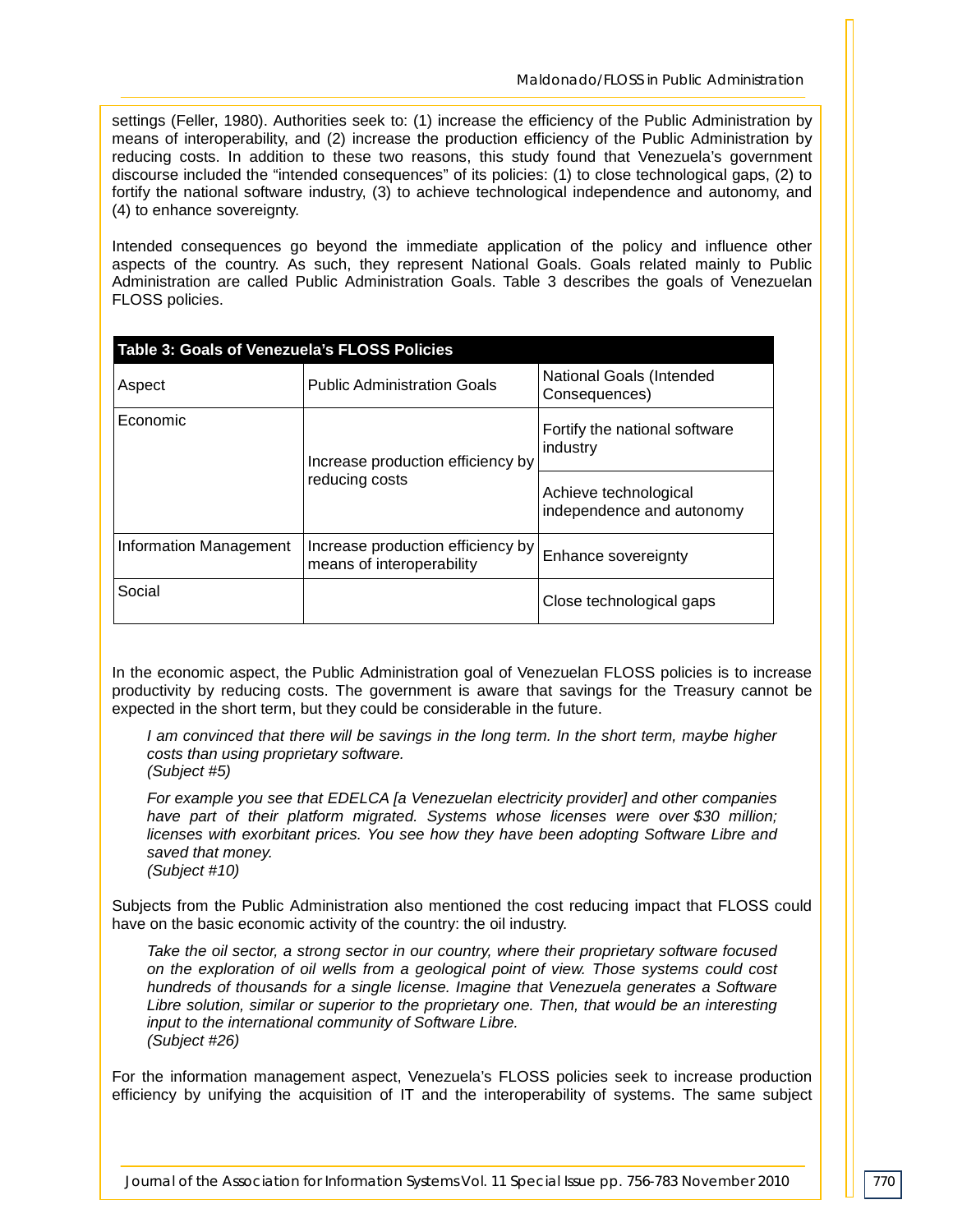described the disorganization of the national Public Administration IT and how the CNTI is working to resolve the situation.

*The actual situation is that the state buys the same application multiple times; it is not bought just once. Then, there are some people that have citizens' services in a way that is not compatible with other institutions that also have citizens' services. The CNTI plays that role. It organizes the acquisition topic as a country, within the limits of the State. That did not exist before; everybody was independent in the technological aspect. (Subject #26)*

Although these goals could be enough for the Venezuelan government to justify FLOSS migration, other goals go beyond the Public Administration. These National Goals can also be categorized by their economic and information management aspects, and they include a third aspect: social.

In the economic aspect, Venezuelan FLOSS policies have as National Goals to develop the national software sector and achieve technological independence and sovereignty. One of the first particularities of the Venezuelan approach is that the introduction of FLOSS in the government as a mandatory directive is an opportunity to develop a sector of the economy.

The Venezuelan Government is aware that companies following traditional business models of the software sector would be reluctant to develop and support FLOSS solutions. Subject 2 clearly explains the business model that the Venezuelan government prefers.

*You know that there is the myth that Software Libre is free. Then, several companies have contacted us. They said, "Now, what am I going to do? I have a developing company, and now the software is free." Software Libre is free. But its sustainability, maintenance, and development are not. We are not pretending that they are going to be free. When you developed with the traditional model, the percentage of licensing was small. It was like 5% or 7%, which went to transnational companies. The part of development, when you developed software under a proprietary model, was the resources or fees that the company proposed (in some cases, a Venezuelan company). That part was because of operating*  expenses and profit. That model does not change. In other words, the person will keep *evaluating or defining his/her operating costs and it was going to put a price on his/her software; to his/her development. The cost that will not be there is the license. (Subject #2)*

Companies are not only operating under a new model, but the Venezuelan state is also seeking to stimulate small and medium-sized companies in order to break software monopolies.

*Obviously, there is a policy of the state to give priority to small and medium-sized companies, as well as new productive units of a social character (such as cooperatives, companies of social production, etc.). We are interested in promoting and giving priority to these types of productive units over other big companies. That does not mean that they [big companies] are excluded, but that the policies of the State are oriented to stimulate these new association forms. (Subject #5)*

The new software sector that the Venezuelan policies seek to develop has a business model far different from the licensing model of the proprietary software market. The government is open to including big companies among its providers, but it is also clearly strongly encouraging small and medium-sized enterprises. This bias is also a way to diminish the influence of foreigners in the technological development of the country.

The other economic aspect of the National Goals of Venezuela's policies closely relates to information management. An interest remains in increasing the country's independence of international technology. This would function in two ways by: 1) diminishing capital flight due to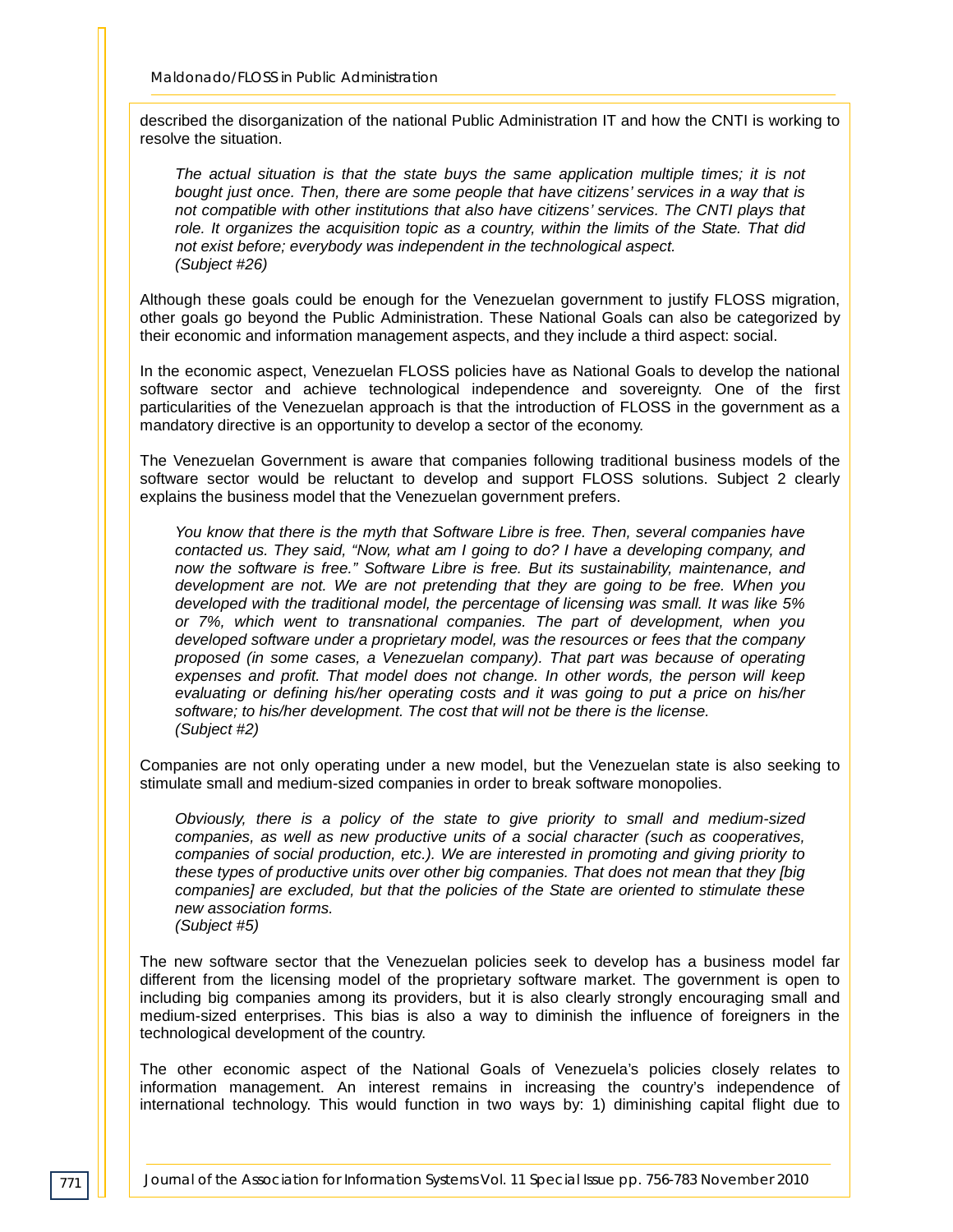technological purchases, and 2) enhancing the country's sovereignty. Traditionally the government made large software purchases from international providers (with a local presence); therefore part of the invested money left the country. As explained earlier by Subject #10, this situation could change with FLOSS introduction.

Technological independence and sovereignty goals, according to some of the subjects, have a significance that goes beyond economic aspects.

*Effectively, there will be a time with cost savings. But that is not the state's main reason. Although more expensive, sovereignty and technological independence are not matters of money. There is no point putting a price on them. As the ads says: They are priceless. And this cannot be negotiated. (Subject #5)*

The social component is also introduced on a national scale. For the government, the paradigm change from FLOSS migration will contribute to a paradigm change in the way society in general accesses knowledge. Decree 3,390 mentions the technological gap in the country. As Subject #5 said:

*(And additionally), there are elements that have to do with knowledge appropriation through this software [libre] and the development of national capabilities. We believe that Software*  Libre is the best and most efficient way of diminishing what has been called the *technological gap or knowledge gap (especially in information technologies) that exists in developed countries and countries like ours. (Subject #5)*

#### *7.1.3. Availability of new technologies*

The maturity level of FLOSS has been discussed before (see Wheeler, 2007). FLOSS is now mature enough to be used for private enterprises in their regular businesses, and apparently this is the same case for governments. Subject #7 gave a description of the development of the FLOSS movement and why, according to him, it is the best choice for the Venezuelan government.

*Technologically speaking, Software Libre is fairly recognized around the world; it has a value that obviously economic factors have tried to hide. It does not have a publicity component, and publicity is important. That is one of the biggest advantages of proprietary software. But those who deal with these technologies and get deeper in the topic have figured out that Software Libre is technologically mature. It is not a perfect technology. I have listened to comments that one is a better or worse technology than the other one. Neither of the technological models is perfect. Both have technological weaknesses and strengths. Nevertheless, from a political and strategic approach, there is no doubt that going for Software Libre is the best decision. Then, we have to see it as a country and evaluate all the elements: technical ones and political ones. Then, when you put together everything, you figure out that [Software Libre] is the right path. (Subject #7)*

Although some of the public employees interviewed for this study mentioned the technological benefits of using FLOSS, the ideological component seems to be always present in their understanding of the Venezuelan government's reasons for migrating to FLOSS.

#### **7.2 Primary adoption process**

The primary adoption process was the crafting and passing of Decree 3,390. Following the PTG cycle, the government made the decision to support the adoption of FLOSS in the Public Administration. The approach of Venezuela's government was radical, because adoption of FLOSS in Venezuela's Public Administration has a mandatory character, supported by a legislative mechanism.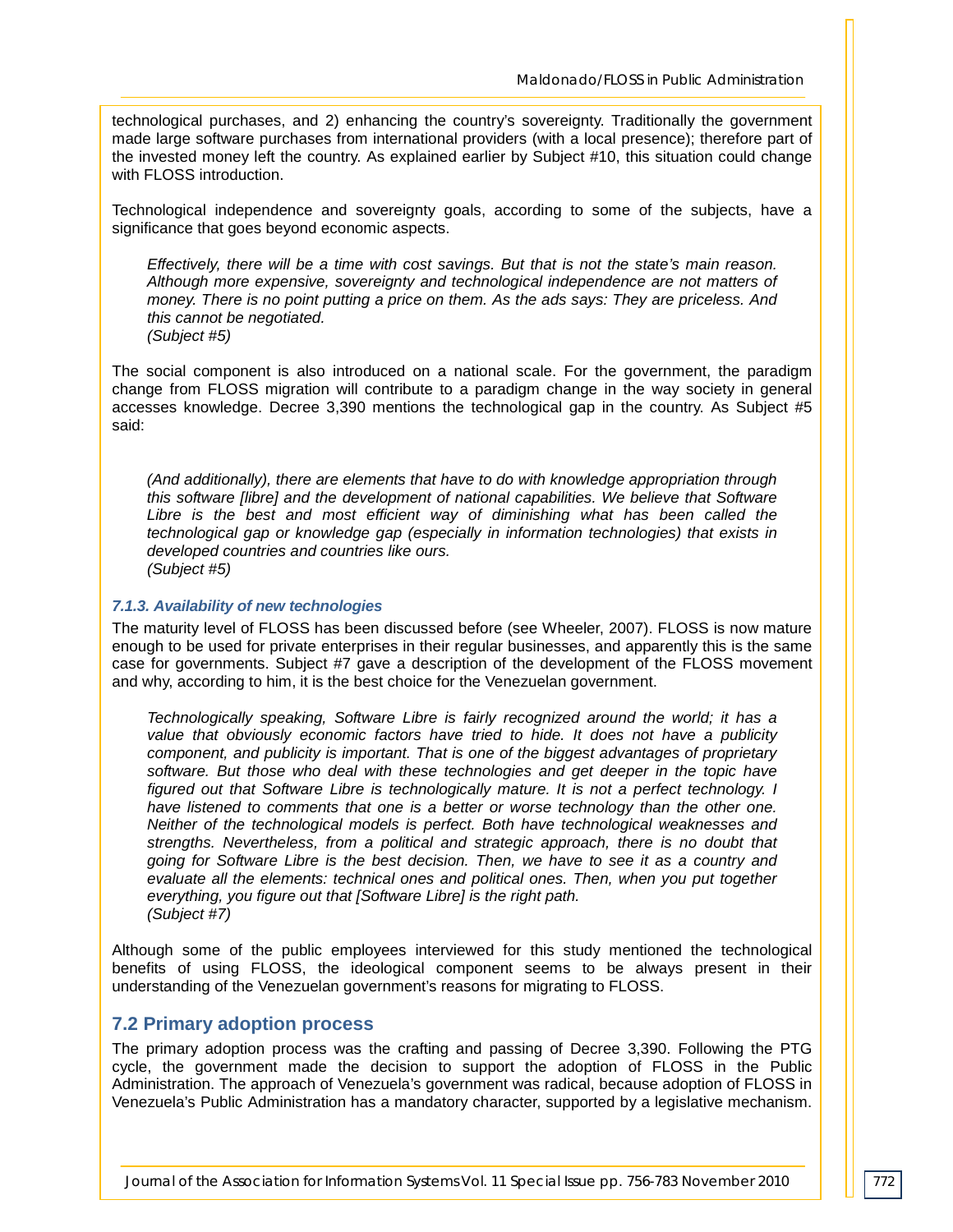The Decree defines the features of what the Venezuelan government will consider to be FLOSS and also indicates the measures that the Public Administration should execute to proceed with the migration. This first step initiated all the secondary processes occurring in the Public Administration, and interacted with other factors.

#### **7.3. Other factors**

Once Decree 3,390 was signed, several factors from outside and inside the Public Administration needed to be taken into account before and during the secondary adoption processes. From inside the Public Administration, factors related to normal operation of public offices, which related to individuals' willingness to adopt FLOSS. From outside of the Public Administration, factors related to the existence of mechanisms that can support a massive migration to FLOSS.

In relation to factors outside the Public Administration, the government of Venezuela is taking advantage of the opportunity to boost the development of a national software sector. This is one of the differences between the approaches of a private and a public organization when introducing an innovation. The public sector, the Venezuelan government in this case, is looking forward to changing conditions on a greater scale (a national scale). Although private organizations introducing technological innovations could also have this effect, usually it is a collateral effect.

The external factors in the Venezuelan case were considerations during the crafting of Decree 3,390, and the course of action of the government is continually affected by the PTG cycle. Next in the discussion of the external factors of Venezuela's FLOSS migration are the categories 1) external factors from inside the Public Administration, and 2) external factors from outside the Public Administration.

#### *7.3.1. Factors from inside the Public Administration*

The first and most important factor affecting Venezuelan FLOSS migration has to do with the organization of the State. Venezuela's Public Administration, legislatively speaking, is centralized, but a relative independence exists in the main government institutions and ministries. Therefore, accomplishing a coordinated and massive migration is an almost impossible task. Although Decree 3,390 makes the use of FLOSS in the Public Administration mandatory, no mechanisms exist to enforce the legislation. Therefore, each secondary adoption process becomes a new full adoption process in which authorities of that particular institution have to decide to participate in the migration (this will be expanded on later, when discussing the secondary adoption processes). The principal external factor within the Public Administration is the willingness of the authorities to commit their institutions to the migration. One of the subjects noted:

*The migration to Software Libre is not a technical matter, it is a political one. A country's migration to Software Libre is not a technical issue. There are no technical issues. It is about political will and knowledge; a lot of political will. (Subject #2)*

The government's decision, expressed in Decree 3,390, was not directly transferred to the authorities of the rest of the Public Administration. The independence of these offices and the lack of a system to ensure compliance with FLOSS legislation have created a situation in which authorities of the Public Administration have become barriers to the migration process.

*I think that this is the most important thing for a migration: a strong line from the top; to assure the migration. (Subject #5)*

*People and top managers. Yes, that is the principal barrier because if your boss asks you to do something, you end up doing it. It does not matter if you complain. If you win the high levels of decision makers, maybe the migration will be a success, otherwise not. (Subject #17)*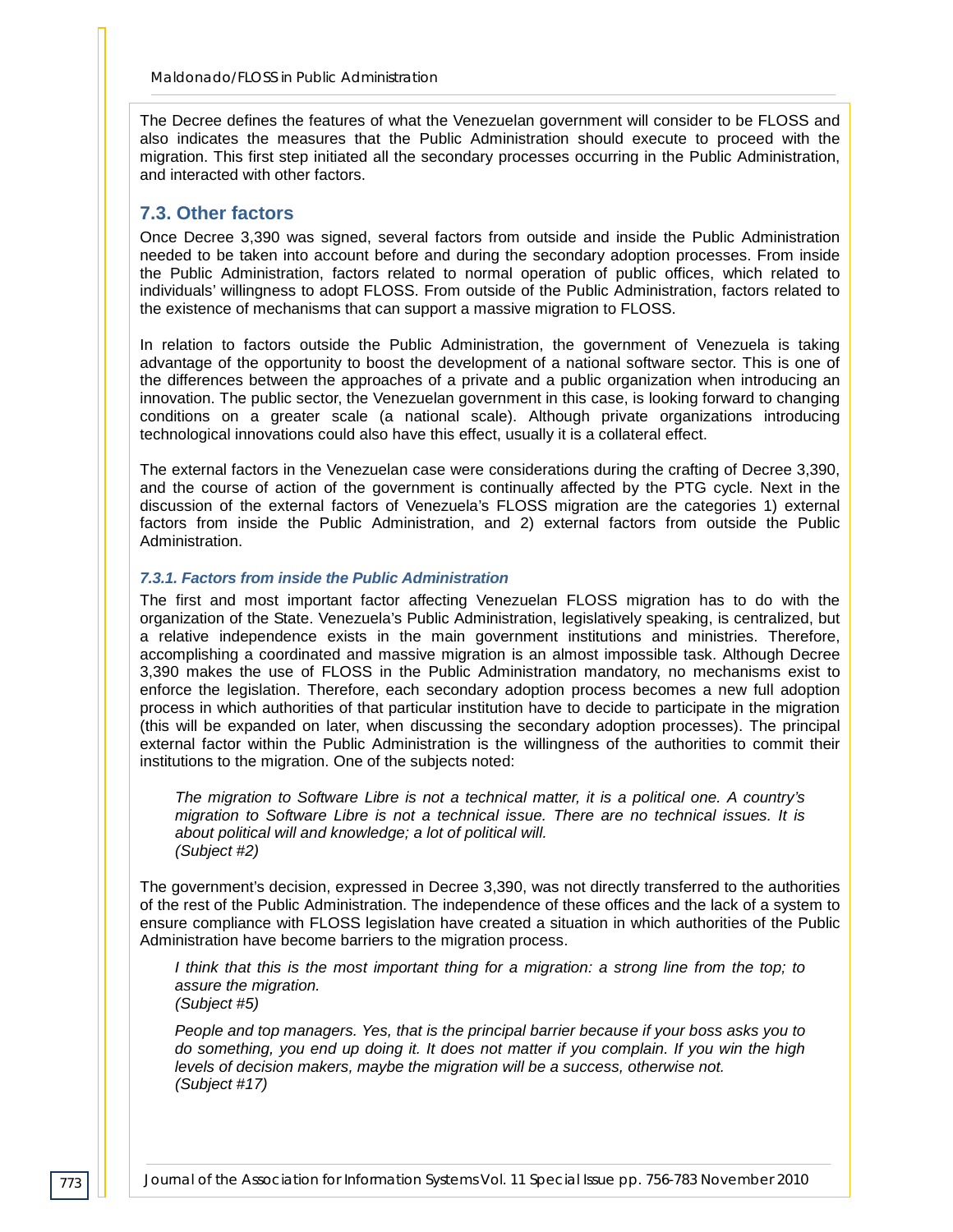The simple explanation of this situation is in Decree 3,390. Decree 3,390 acts as a legislative tool to force the adoption of FLOSS, but since it lacks punitive or rewarding mechanisms for implementation, the institutions respond in different ways. One of the subjects described the problem:

*We have a punitive culture. Someone told me: "The problem is that it [the government] has not implemented correctives to Public Administration, so they move. We should talk with the SENIAT [Venezuelan Revenue-related institution], so it can do something." Then, with that culture of crime and punishment that we have, we are not going to solve anything. (Subject #23)*

Some explanations mitigate the authorities' reluctance. Authorities are under public scrutiny and their institutions' results become performance evaluations. But no measure exists for evaluating the migration of an institution to FLOSS. For example, the Ministry of Health is evaluated by the way the state's hospitals operate, not by the operating systems used on its computers. If the director, manager, or Minister are afraid of an interruption in or alteration of normal operating efficiency, reluctance to proceed with migration or even postponing it will result.

The size of institutions contributes to authorities' apprehension about proceeding with migration:

*There are institutions that easily migrate. FUNDACITE Merida is a small institution, with fewer than 50 people, including people on internships. Therefore to go through a direct order [migration] is easy, and you can see results in a short time. But in a Ministry where you have hundreds, thousands of employees, thousands of computers and that kind of stuff… imagine PDVSA [the state-owned oil company], which has dozens of thousands of employees and computers. In addition it has systems that work under critical conditions. You cannot stop a system without the right control and that kind of thing. There are many things that make it [the migration] hard. (Subject #24)*

The introduction of a new technology by itself brings uncertainty for any authority position, but in the case of migration to FLOSS it is heightened. The introduction of FLOSS also brings the introduction of new business models and the need for qualified professionals. Authorities of the Public Administration are afraid of disruptions to regular activities due to a lack of support.

*I* need an infrastructure. I am not going to risk my work; I am not going to risk the *institution's stability, because the support is not reliable. (Subject #2)*

Subjects compare prior experience with technical support with the unreliability of new FLOSS-related technicians. The subjects feel secure using proprietary software, trusting that with a simple call they can access technical support.

*[Proprietary software] is something that you install, and you don't worry anymore about it. Then, if you have a problem you call the provider and that's it. I think that it is something that is rooted in Public Administration. This [the software] should not fail, and in that case I*  call a guy. Then I fight with the provider because he does not come quickly or is charging *too much. I [the user] often complain but I always have someone to call. (Subject #25)*

In addition to technical support, difficulties also include formats and compatibility. The issues related to formats appear when public workers compare documents and other forms of printed material (tables, presentations, spreadsheets, etc.). The Public Administration has strict rules for the appearance of documents, especially documents related to financial matters. Since not all the offices have migrated, some offices have encountered problems creating and sending documents in open formats. Although FLOSS has complete word processor and spreadsheet solutions, sometimes making documents look similar to those created with proprietary solutions is difficult. The issue relates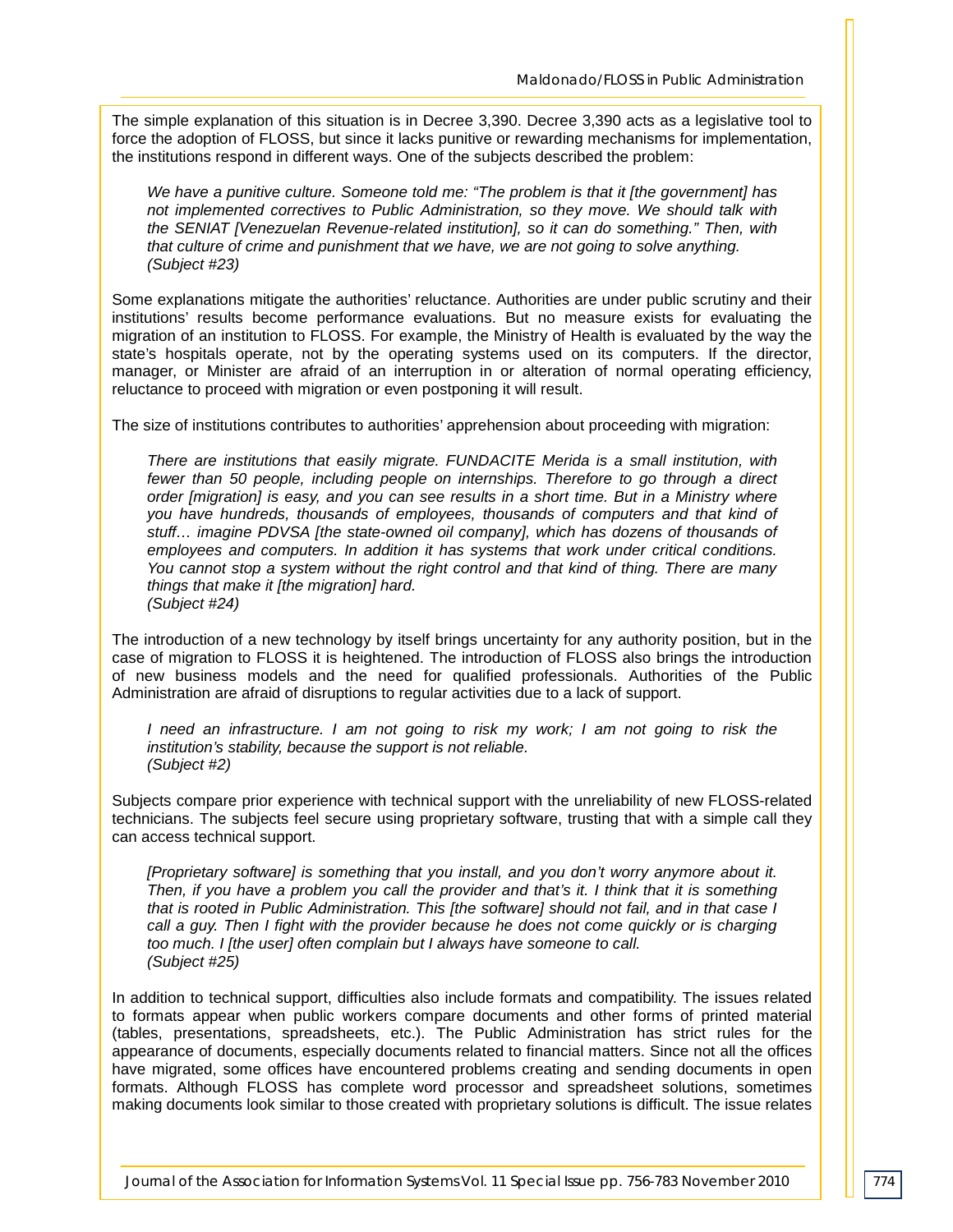to the presentation of tables and text and their distribution. Subjects also reported printing issues.

The technical support guy must hate us. Because we never get a format in the way it *should be. It comes half of it, or it leaves a column out here or there. You can see it in "page preview" and it is perfect. But you print it and it becomes distorted. Or only half of the sheet printed. If you printed from a Windows machine, it printed just fine. (Subject #15)*

The subjects also complained about the lack of standards among Public Administration offices. Public employees from migrated offices highlighted the lack of enforcement of FLOSS policies.

*Everything that the Minister asks for must come in Excel. I have never received a FLOSS file from the Minister. (…). Even when we send them, they simply said that the files cannot be opened. (Subject #15)*

*How do you tell someone "work with Linux," if the same person received a call from Caracas [the capital] saying that they couldn't open the file, and the anti-virus said that the file has a virus. Or when their boss is saying that he/she does not know what that is. (Subject #10)*

People in migrated offices use FLOSS, but when exchanging documents with other public offices they are forced to use proprietary formats.

#### *7.3.2. Factors from outside the Public Administration*

The most important factor influencing Venezuela's FLOSS migration from outside the Public Administration is the lack of service providers. There is not a well-formed software sector that can undergo the challenges of the migration. On the other hand, large firms interested in providing support to the Venezuelan government abound, but the government is interested in creating opportunities for small- and medium-sized enterprises. The government's policies focus on building a skilled workforce and providing the resources for them to become entrepreneurs in the FLOSS sector.

A political component plays a role in the migration. The government's ideology closely relates to the migration, and in some cases the migration has been exposed as a political move.

One of the subjects described the situation:

*[The migration] is hard. I also think is because of the political situation of the country. Because the people sometimes relate Software Libre with Chávez and his revolution. Then, some people become reluctant. (Subject #9)*

When the public associates FLOSS with the socialism that the government espouses, the results are mixed. People who agree with the government's ideology can find FLOSS appealing, and people who do not share the government's line of thought may reject FLOSS solutions. In both cases FLOSS is evaluated without considering its attributes because of the political inclinations of the people behind the migration proposal.

#### **7.4. Secondary innovation processes**

Gallivan's (2001) framework falls short in describing the adoption of FLOSS in Venezuela's Public Administration. The reasons include the structure of the Venezuelan state and the crafting of Decree 3,390. The structure of the Venezuelan government is decentralized: Each branch of the government receives its own budget and completes individual projects, sometimes in coordination with other branches. Conversely, Decree 3,390 does not provide any mechanism to enforce mandatory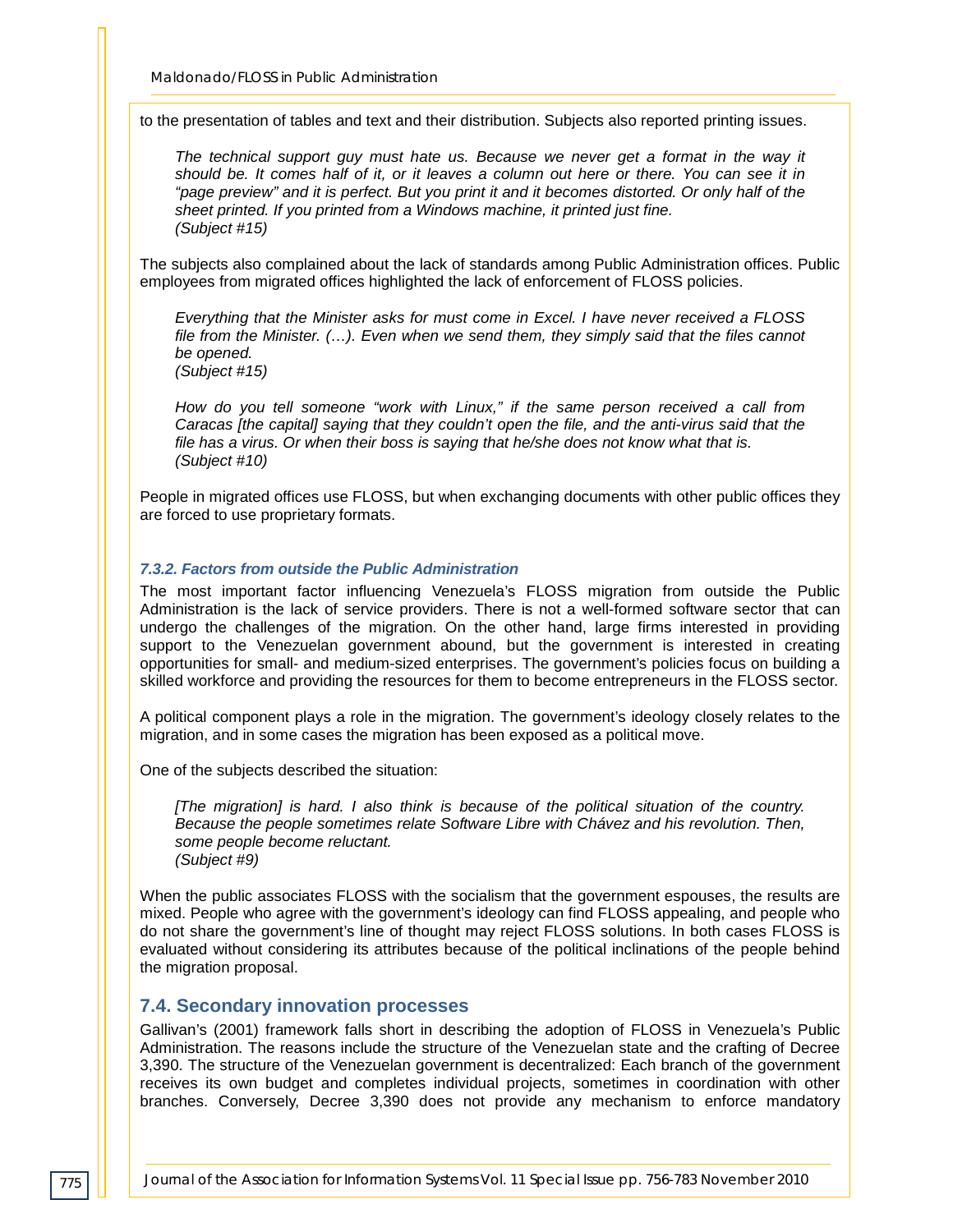#### adoption.

These two aspects of the Venezuelan adoption process force each institution to take the migration into its own hands. What happens is that the entire adoption process begins again, but on a smaller scale. The whole campaign that the government executed and Decree 3,390 itself are the elements that persuade authorities in each institution to initiate migration. Then, a process of adoption described using Gallivan's framework begins: a primary adoption process in which authorities make the decision for adoption, and a secondary adoption stage in which migration takes place.

Therefore, the representation of FLOSS adoption in Venezuela's Public Administration has a "recursive" character. The secondary innovation adoption process becomes a process by itself, with the authorities of the institutions going through similar stages to the process described by Gallivan. The new process, described in this study as the Institutional Adoption Process, also has two stages: 1) the institutional primary innovation adoption process, and 2) the institutional secondary innovation adoption process. "Institutional" highlights the fact that these events take place after the signing of Decree 3,390, at the institutional level of government.

In this case, two external factors affect the primary decision process: government pressure and the availability of infrastructure to support the migration process. Figure 3 is a representation of the Institutional Adoption Process framework.



Two new elements, government pressure and technological infrastructure, affect the decision making process of the authorities of each institution. Since Decree 3,390 is already law, the only remaining matter is when to implement the migration. The government has aggressively campaigned in support of the adoption legislation, but in the end, the decision for migrating must come from the authorities in each Ministry and government institution.

Directors and managers also have concerns about the availability of the technological infrastructure needed to mitigate change and about the disruption of regular activities which influence evaluations of their success in conducting the normal operations of their institutions.

*The operation of the institutions must be guaranteed. In other words, you cannot take out a system and put Software Libre just because. And, we must avoid that any unit's operation gets interrupted. (Subject #30)*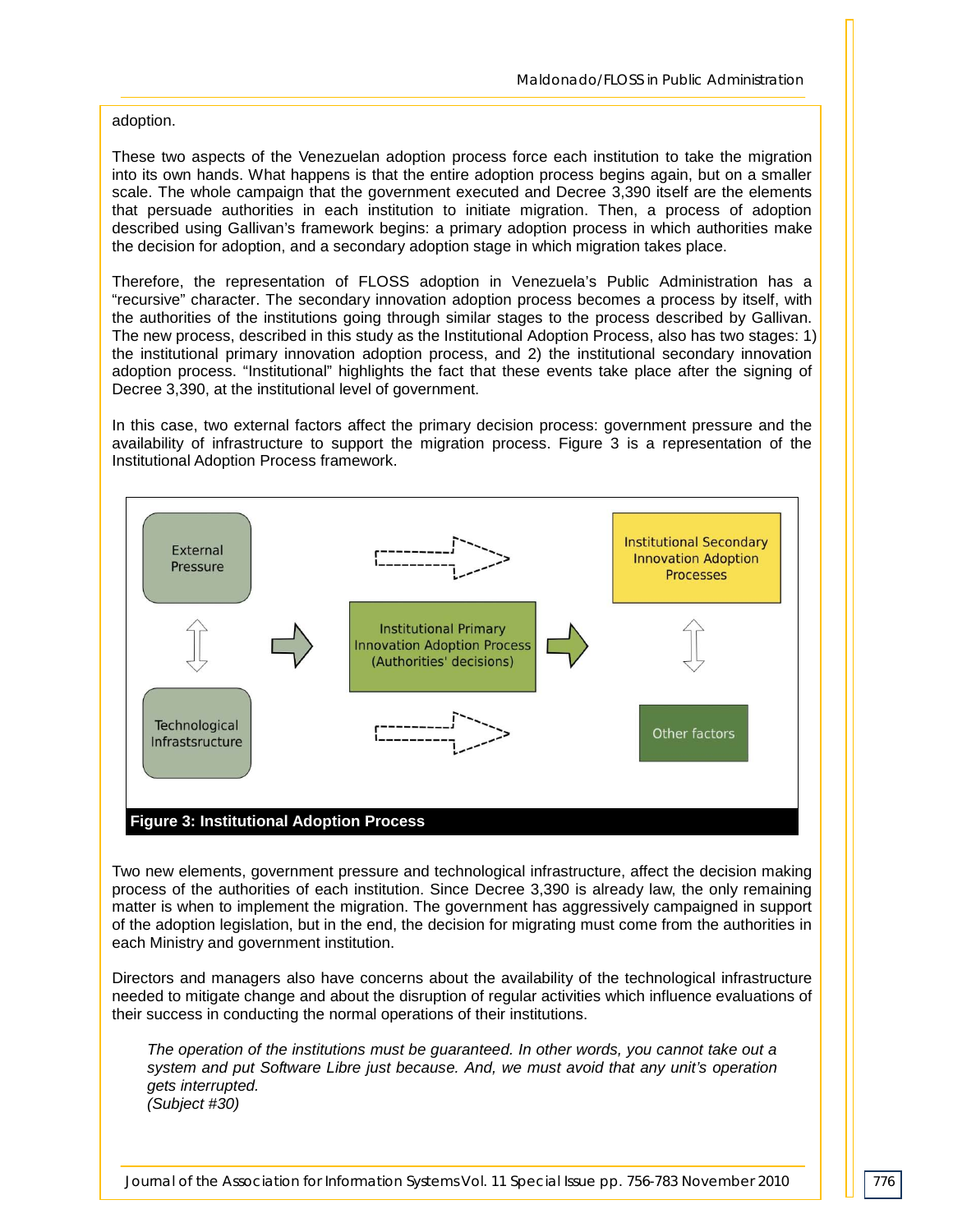Government pressure is the element with greater weight. Decree 3,390 is one of the first elements that subjects mention as a reason to migrate. Nevertheless, subjects make clear that non-migrated institutions exist because high levels of government have not insisted.

*I think that the government is lacking something. I think that the government's effort is not enough for this [migration]. I say that because otherwise the whole Ministry of Science and Technology would be working with Linux. (Subject #10)*

Once the authorities have made the decision, the institutional primary innovation adoption process begins, and the institutions initiate the migration to FLOSS. This institutional secondary innovation adoption process is not unique. Each government body or institution completes the migration on its own terms. The interviewed subjects described a broad range of migration states in the Public Administration. Some institutions have not initiated migration; some have migrated major services (i.e. mail servers, firewalls, etc.), and some have even migrated desktops and workstations. Apparently, those institutions that have almost totally migrated are small to medium-sized institutions.

In the case of the institutional innovation adoption process, the "other factors" are not affected directly by the decision of the authorities. However, the institutional secondary adoption process has a continuing role as in the original framework. Initiatives of the public institutions to fulfill Decree 3,390 create possibilities for the creation of more companies.

The institutional secondary adoption processes are sometimes not the last link in the migration process. Usually ministries have several dependencies which, although linked to them by their budgets, work independently both managerially and geographically. For example, a particular school depends on the Ministry of Education, but the school's computers are independent of the Ministry's IT department. These dependencies could go through a FLOSS adoption process by a Ministry decision, or they can migrate by themselves.

# **8. Discussion**

The use of Gallivan's (2001) framework makes it possible to identify the steps in the Venezuelan FLOSS adoption process and the elements that influence it. The first expansion of the framework included a necessary political-technology-ideological (PTG) component arising from Venezuela's endogenous development and socialist approach which are the unifying ideologies behind the FLOSS migration process (Figure 2). The second expansion facilitates the analysis of adoption processes that take place inside the structure of the Public Administration (Figure 3).

The migration initiatives are fueled by the Venezuelan authorities' ideologies. Proselytizing activities, one of the main strategies, often defined the adoption of FLOSS in terms of sovereignty and nationalism. The government's discourse describes the use of proprietary software negatively by relating it to capitalism and colonialism, and FLOSS becomes a tool for increasing people's access to knowledge. The notion of social inclusion is a recurrent government strategy.

Training activities, another of the FLOSS migration strategies, focus on overlooked sectors of the population. The government offers free courses on FLOSS solutions to Public Administration employees and citizens in general. The CNTI also seeks to foster the development of small and medium-sized enterprises that will provide services and products to the Public Administration. In this way, the government pursues the formation of productive units, independent of international corporations.

While the ideology of the government contributes to migration support and promotion, the same ideology sometimes acts as a deterrent to FLOSS adoption. Public employees supporting FLOSS are usually accepted as supporters of the government. Therefore, Public Administration employees who are detractors of the government's position apparently oppose FLOSS adoption only for political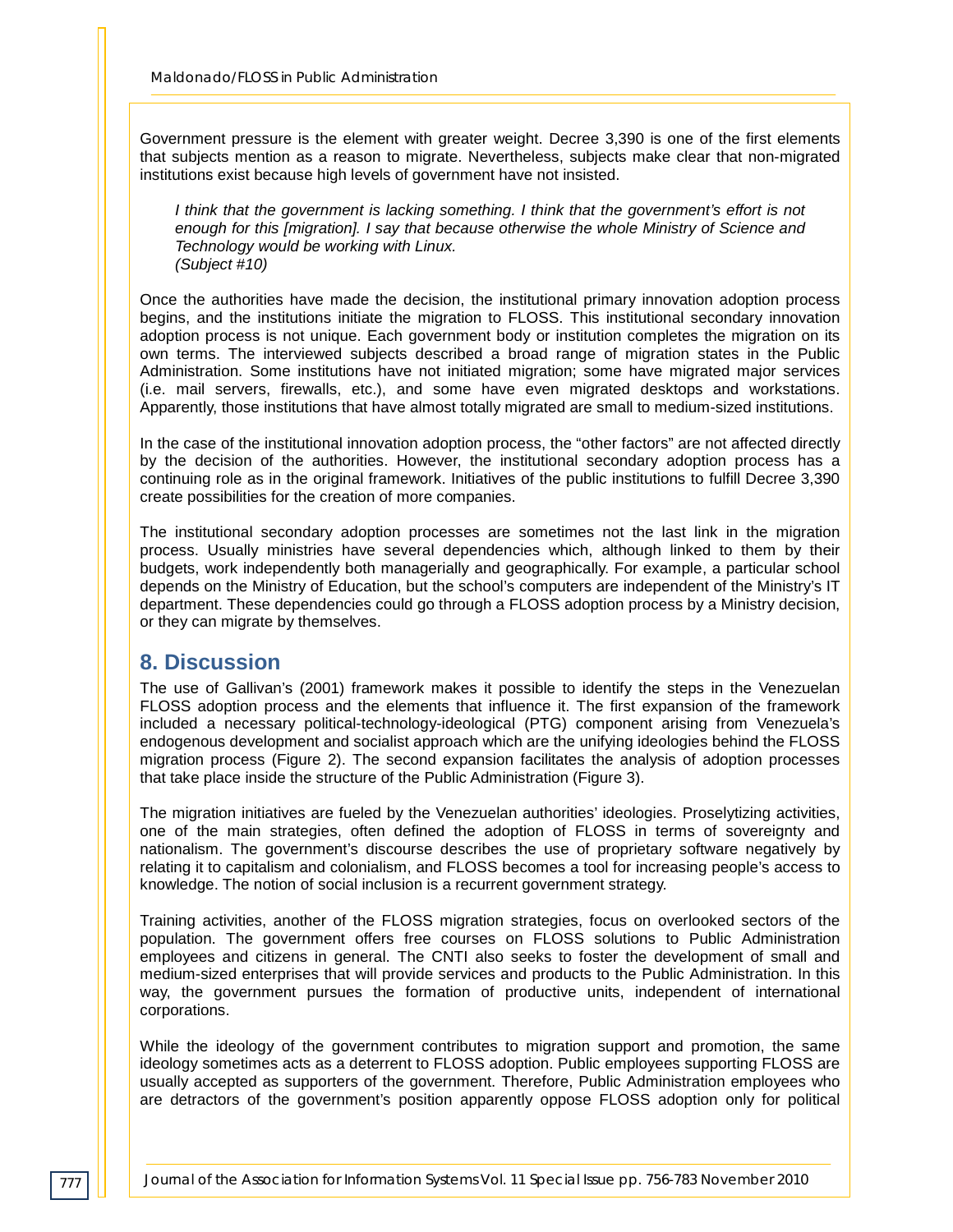reasons. Given the political polarization of the country, and since most institutions are controlled by the president's followers, the use of the president's ideology to support the adoption of FLOSS in the Public Administration seems an appropriate strategy. Nevertheless, the debate surrounding the validity of using political power to introduce a technology remains.

Moreover, the factors that generated Venezuela's FLOSS legislation also influence the unsystematic adoption of FLOSS. The weight of the political ideology behind FLOSS adoption plays a critical role. Authorities at different levels find that not only does FLOSS migration have a legislative mandatory character, but also that the pressure from the authorities has associated FLOSS with the socialist philosophy that the government promotes. This situation is depicted in the institutional adoption process (Figure 3).

The analysis of Venezuela's FLOSS adoption process reveals the recursive character of the migration. The multiple nodes of Public Administration and their independent character force the creation of new decision-making stages. Authorities at different levels of power engage in evaluation activities to decide when and how to proceed with the adoption. Decisions can range from promoting full migration to simply doing nothing. As a consequence, the adoption of FLOSS in the Public Administration has not been uniform.

Ideas of sovereignty and promoting the national software sector are elements influencing authorities' resolutions at middle and low levels of power. In addition, the availability of a technological infrastructure for support is a factor that shapes authorities' decisions. The three elements of the PTG cycle (political factors, technological infrastructure, and government goals) that gave form to the primary adoption process continue to play significant roles.

The apparently disorganized character of Venezuela's FLOSS adoption also has positive consequences. Since Decree 3,390 delegated the planning and completion of adoption, institutions and agencies of the government are responsible for their own adoption processes. Therefore, adoption can begin from the bottom in small dependencies of the Public Administration. These migration experiences have contributed to the generation of better FLOSS adoption procedures for the rest of the Public Administration.

While the mandatory character and other forces (the PTG cycle) attempt to enforce the adoption of FLOSS from top to bottom, some migration initiatives take place from bottom to top. These isolated initiatives confirm that the philosophy behind the creation of FLOSS solutions manifests itself in Venezuela's FLOSS adoption.

## **9. Conclusion**

While FLOSS is being embraced by the private sector worldwide, governments have been slow to follow. Interestingly, open forms of technology have the peculiarity of being compatible with socialist principles, and, at the same time, are byproducts of the information age. Venezuela's approaches to ICT policies, specifically as they relate to FLOSS, have focused on promoting ICT initiatives in the public sector. These initiatives have been stimulated not only with rhetoric and discourses published in strategic plan documents, but also with the creation of laws that give legal authority to the policies. Four years after the launch of Venezuela's FLOSS migration, the phenomenon is still evolving. That said, however, some lessons are emerging from this process.

The research question that drives this study is *How have Venezuela's FLOSS policies been implemented?* This study found that the political ideologies of Venezuela's authorities clearly influence the decision making and implementation process of the country's FLOSS migration process. This influence manifests itself in the discourse used in Venezuela's FLOSS legislation and the initiatives that the government executes to implement the adoption of FLOSS. Basically, the government has three main strategies to accomplish this task: proselytization, training, and stimulation of the software sector.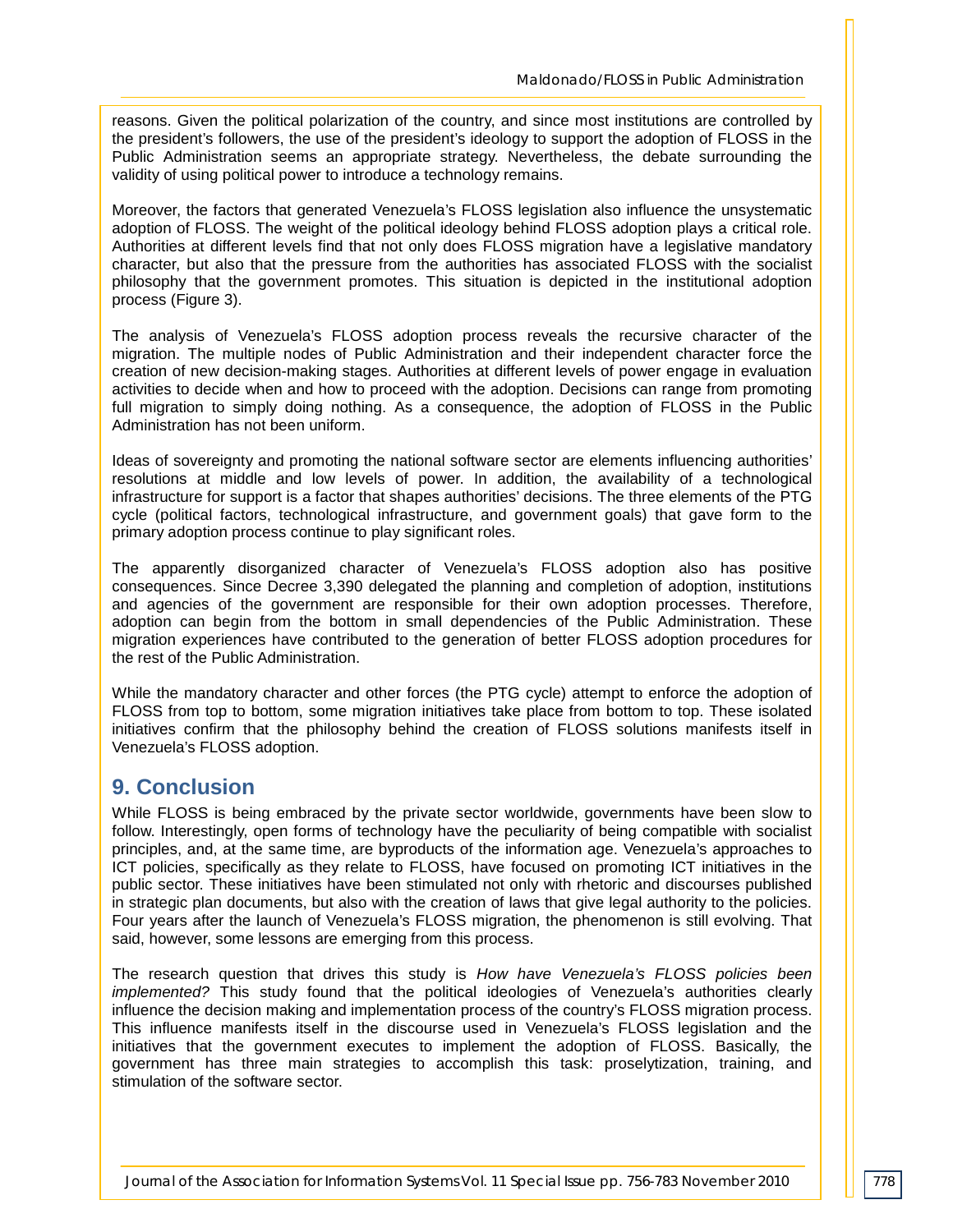*Maldonado/FLOSS in Public Administration*

This study builds upon Gallivan's (2001) framework, which describes mandatory technological adoption in organizations. The framework elucidates the process by separating the decision making process from the stage of practical adoption. This two-step representation of adoption is also useful to separate the elements that influence the two stages. The primary adoption process – related to decision making– is influenced by the authorities' objectives and the availability of the technology. Once the decision is made, the secondary stage  $-$  implementation  $-$  is influenced by primary and other factors inherent to the adoption.

In the case of Venezuela, and for the purposes of this study, Gallivan's framework was expanded. In addition to the authorities' goals and the availability of technology, a third political factor influences adoption. These three factors influence the primary adoption process, Decree 3,390, and also the secondary adoption process or implementation.

Venezuela's secondary adoption process is not a single event. The stage becomes a copy of Gallivan's framework which takes place on a smaller scale. This recursive situation can repeat itself until a final secondary adoption stage emerges where the physical and actual migration to FLOSS occurs.

The two additions to Gallivan's framework contribute to understanding political pressure and bureaucracy in innovation adoption processes. The permanent role of a specific political ideology is evident in Venezuela's FLOSS adoption process. Notwithstanding this, the bureaucratic obstacles and the government's decentralized structure make the innovation adoption process repeatable at different levels.

The new theoretical constructions introduced in this study can help the Venezuelan authorities to selfevaluate the migration process, taking into account the factors of the PTG process and the two forces that play a role in secondary adoptions. The expanded Gallivan's framework also can be used in other countries undertaking a technological adoption. The United Kingdom (UK) might be a good candidate. The country is also pursuing a migration to FLOSS with a non-legislative, near mandatory character. The UK FLOSS policies make little reference to ideological support for the migration, but make clear the technological advantages of it.

Finally, the IS research community needs to pay close attention to how FLOSS is implemented in public settings. Approaches taken by governments today may influence the software industry in the future and open up the possibility of new ways to procure information-based goods for their citizens.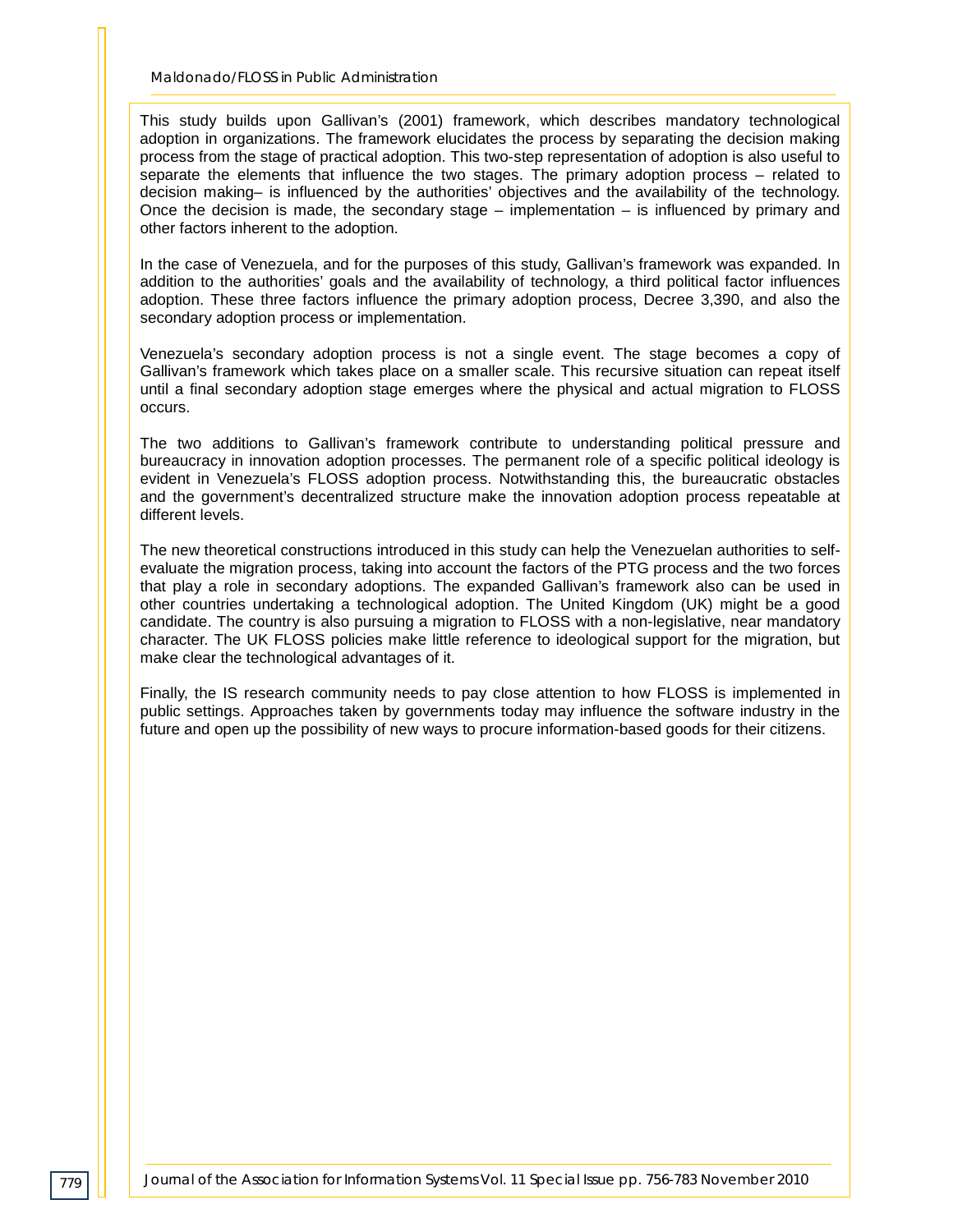## **References**

- Agarwal, R., Tanniru, M., and Wilemon, D. (1997). Assimilating Information Technology Innovations: Strategies and Moderating Influences. *IEEE Transactions on Engineering Management*, *44*(4), 347-358.
- Ball, S. J. (1994). What is Policy? Texts, Trajectories and Toolboxes. In *Education Reform: A Critical and Post-Structural Approach*. Buckingham: Open University Press. (pp. 14-27).
- Borins, S. (2008). *Innovations in Government: Research, Recognition, and Replication*. Washington, DC: Brookings Institution Press. Editor
- Bowman, M. (2007). *Many Venezuelans Uncertain About Chávez' "21st Century Socialism"*. Voice of America, http://www.voanews.com/english/news/a-13-2007-07-09-voa37.html.BSA. (2009). *08 Piracy Study*. Business Software Alliance. Retrieved December 10, 2009, from [http://global.bsa.org/globalpiracy2008/studies/globalpiracy2008.pdf.](http://global.bsa.org/globalpiracy2008/studies/globalpiracy2008.pdf)
- BSA. (2009). 08 Piracy Study. Business Software Alliance. Retrieved December 10, 2009, from [http://www.bsa.org/globalstudy.](http://www.bsa.org/globalstudy)
- CNTI. (2009). En Venezuela, el uso del Software Libre Estimula la Independencia Tecnológica. Retrieved January 20, 2010, from
	- http://www.somoslibres.org/modules.php?name=News&file=article&sid=2242.
- Creswell, J. W. (1998). *Qualitative Inquiry and Research Design. Choosing among Five Traditions.* Thousand Oaks, CA: SAGE Publications.
- Davis, F. D., Bagozzi, R. P., and Warshaw, P. R. (1989). User Acceptance of Computer Technology: A Comparison of Two Theoretical Models. *Management Science*, *35*(8), 982-1003.
- Dieterich, H. (2007). *Hugo Chávez y el Socialismo del Siglo XXI*. Quimantu. Retrieved August 13, 2010 from www.rebelion.org/docs/55395.pdf.
- Farazmand, A. (2004). Innovation in Strategic Human Resource Management: Building Capacity in the Age of Globalization. *Public Organization Review*, *4*(1), 3-24.
- Feller, I. (1980). Managerial Response to Technological innovations in Public Sector Organizations. *Management Science*, *26*, 1021-1030.
- Fichman, R. G., and Kemerer , C. F. (1997). The Assimilation of Software Process Innovations: An Organizational Learning Perspective. *Management Science*, *43*(10), 1345-1363.
- Fishbein, M., and Ajzen, I. (1975). *Belief, Attitude, Intention, and Behavior: an Introduction to Theory and Research.* Reading, MA: Addison-Wesley Pub Co.
- Frederickson, H. G. (1999). The Repositioning of American Public Administration. *PS: Political Science and Politics*, *32*(4), 701-711.
- Gallivan, M. (2001). Organizational Adoption and Assimilation of Complex Technological Innovations: Development and Application of a New Framework. *The Data Base for Advances in Information Systems*, *32*(3), 51-85.

Government of Venezuela. (2004). *Decree 3,390*.

- Heeks, R. (2002). Information Systems and Developing Countries: Failure, Success, and Local Improvisations. *The Information Society*, *18*, 101-112.
- Kraemer, K. L., and Perry, J. L. (1999). Innovation and Computing in the Public Sector: A Review of Research. *Knowledge, Technology, and Policy*, *12*(1), 3-18.
- Lewis, J. A. (2008). *Government Open Source Policies*. Center for Strategic and International Studies. Retrieved January 20, 2010, from

http://www.csis.org/media/csis/pubs/0807218\_government\_opensource\_policies.pdf.

- Lowi, T. (1970). Decision Making vs. Policy Making: Toward an Antidote for Technocracy. *Public Administration Review*, *30*(3), 314-325.
- Majone, G. (1989). *Evidence, Argument, and Persuasion in the Policy Process*. New Haven: Yale University Press.
- Marcano, C. (2008). Entrevista a Heinz Dieterich. Retrieved February 10, 2010, from http://www.kaosenlared.net/noticia.php?id\_noticia=28818.
- Mason, J. (1996). *Qualitative Researching*. London: Sage.

MCT. (2005). National Plan for Science, Technology, and Innovation 2005-2030.

Mendialdua, J., Aguilar, J., and Oswaldo, T. (2007). *Reflexiones desde CENDITEL: Sentido de CENDITEL* (Vol. 1). Mérida, Venezuela: CENDITEL.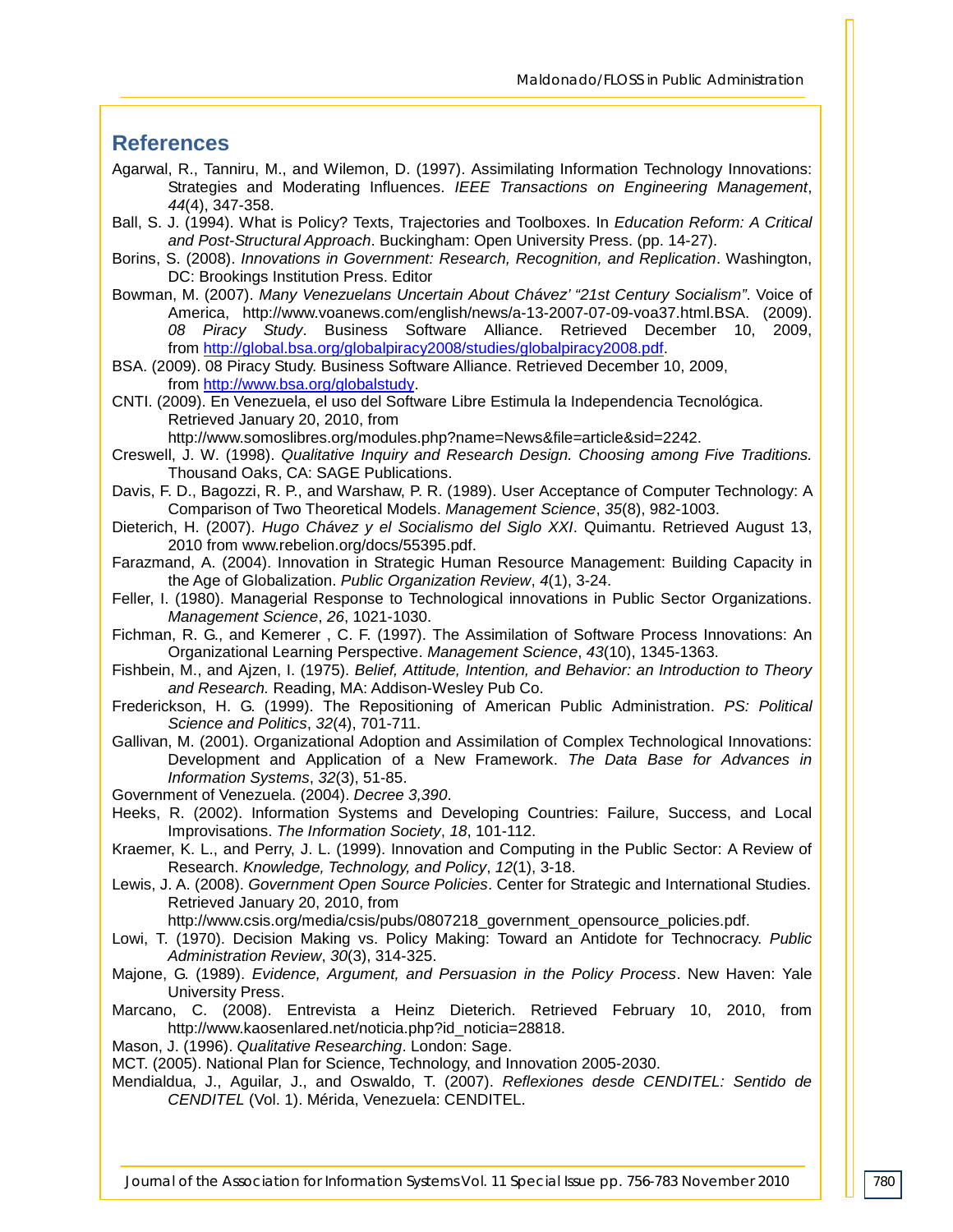*Maldonado/FLOSS in Public Administration*

Ministry of Planning and Development. (2008). Indicadores. Retrieved January 15, 2010, from http://www.sisov.mpd.gob.ve/indicadores/.

MPP para la Comunicación y la Información. (2007). *Socialismo del Siglo XXI: La Fuerza de los Pequeños*. Retrieved August 10, 2010, from

http://www.alopresidente.gob.ve/material\_alo/12/1763/?desc=socialismo-del-siglo-xxi.pdf.

Onken, M., Fisher, C., and Li, J. (2005). Perceived Impacts of Government Regulations on Technology Transfer. *Journal of Non-Profit & Public Sector Marketing*, *13*(1/2), 35-55.

Orlikowski, W. J. (1993). CASE Tools as Organizational Change: Investigating Incremental and Radical Changes in Systems Development. *MIS Quarterly*, *17*(3), 309-340.

Perry, J. L., Kraemer, K. L., Dunkle, D., and King, J. (1991). Motivations to Innovate in Public Organizations. Paper presented at the *National Public Management Research Conference*. Syracuse, New York.

Strauss, A., and Corbin, J. (1998a). *Basic Qualitative Research: Techniques and Procedures for developing Grounded Theory* (Second Edition). Thousand Oaks, CA: Sage.

Strauss, A., and Corbin, J. (1998b). Grounded Theory Methodology: An Overview. In N. K. Denzin and Y. S. Lincoln (Eds.), *Strategies of Qualitative Inquiry* (pp. 158-183). Thousand Oaks, CA: Sage.

Taipei Times. (2006). Venezuela Promotes Free Software. Retrieved September 20, 2007, from http://www.taipeitimes.com/News/biz/archives/2006/03/26/2003299342.

Walsham, G., and Sahay, S. (2006). Research on Information Systems in Developing Countries: Current Landscape and Future Prospects. *Information Technology for Development*, *12*(1), 7-24.

Watson, T. (2009). Open Source, Open Standards and Re-Use: Government Action Plan. London. UK. Retrieved from [http://www.cabinetoffice.gov.uk/government\\_it/open\\_source.aspx.](http://www.cabinetoffice.gov.uk/government_it/open_source.aspx)

Webster's. (2001). *Webster's New World Compact Desk Dictionary and Style Guide*. New York: Hungry Minds Inc.

Wheeler, D. A. (2007). Why Open Source Software / Free Software (OSS/FS, FLOSS, or FOSS)? Look at the Numbers! Retrieved December 10, 2008, from http://www.dwheeler.com/oss\_fs\_why.html.

Zaltman, G., Duncan, R., and Holbeck, J. (1973). *Innovations and Organizations*. New York, NY: Wiley & Sons.

Zucker, L. G. (1987). Institutional Theories of Organization. *Annual Review of Sociology*, *13*, 443-464.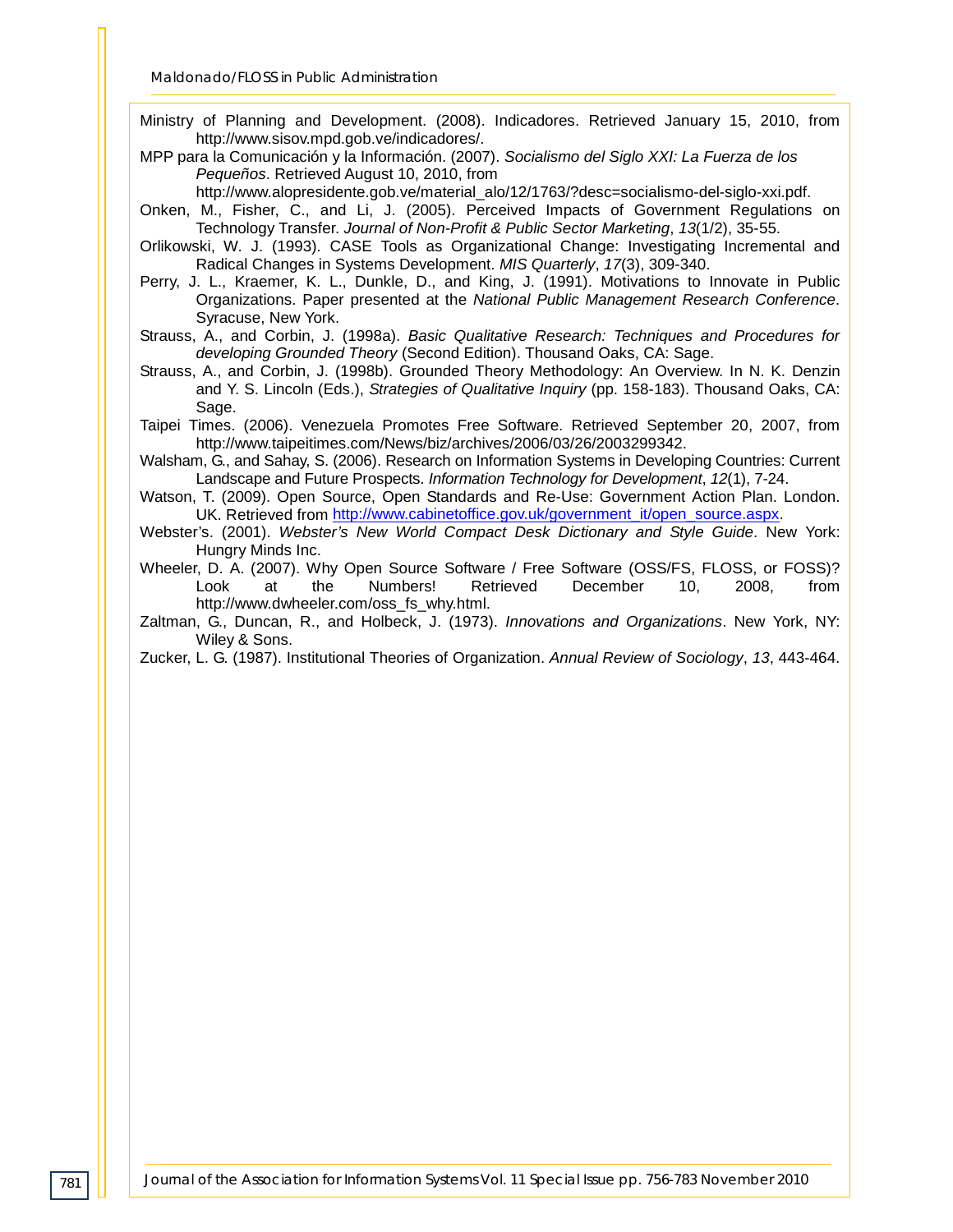# **List of acronyms**

- CNTI: Centro Nacional de Tecnologías de la Información. (National Center for Information Technologies). An institution linked to the Ministry of Telecommunications and Informatics. CNTI acts as a consulting institution for the FLOSS migration requirements of the rest of the Public Administration.
- CENDITEL: Centro Nacional de Desarrollo e Investigación en Tecnologías Libres. (National Center for Research and Development of Free Technologies). An institution linked to the Ministry of Science and Technology. CENDITEL promotes projects related to free technologies (as in freedom), including software and hardware. The institution also takes a humanistic approach to its studies.
- FUNDACITE: Fundación para el Desarrollo de la Ciencia y la Tecnología. (Foundations for the development of Science and Technology). Institutions of regional character whose principal objective is to match regional needs with scientific or technological solutions. They act as regional sponsors for ASLs and FSLs.

MCT: Ministerio de Ciencia y Tecnología (Ministry of Science and Technology).